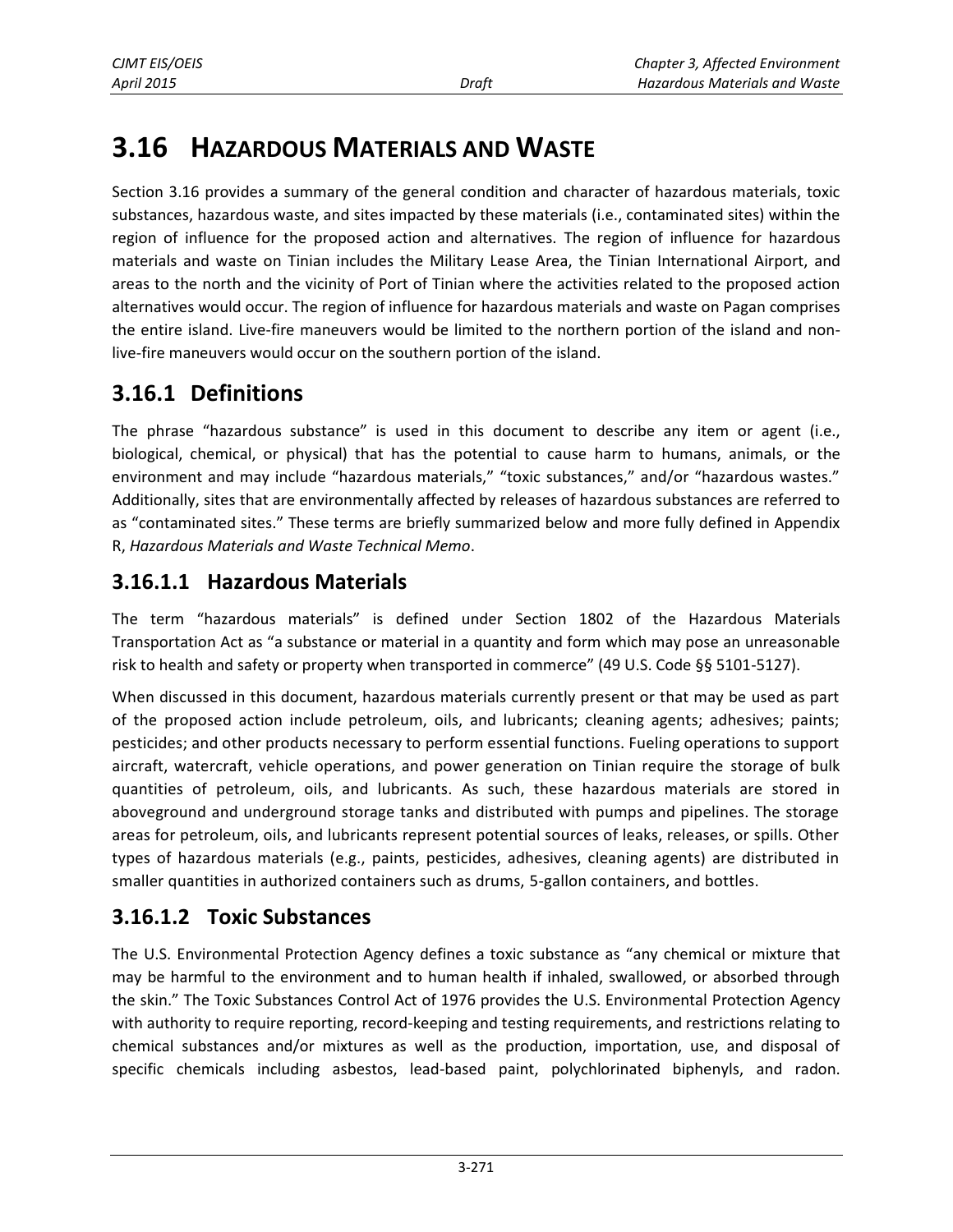Descriptions of these substances are provided in Appendix R, *Hazardous Materials and Waste Technical Memo.*

### **3.16.1.3 Hazardous Waste**

Hazardous wastes are defined and regulated under the under the federal Resource Conservation and Recovery Act (U.S. Environmental Protection Agency 2014). Before a material can be classified as a hazardous waste, it must first be defined as a solid waste, which can include discarded materials such as solids, liquids, and gases. Hazardous wastes may take the form of a solid, liquid, contained gas, or semisolid. In general, any combination of wastes that poses a substantial present or potential hazard to human health or the environment that has been discarded or abandoned may be a hazardous waste. The U.S. Environmental Protection Agency defines several hazardous waste types: (1) listed wastes (wastes that the agency has determined are hazardous); (2) characteristic wastes (e.g., corrosive, ignitable, reactive, toxic wastes); (3) universal wastes (e.g., batteries, pesticides, mercury-containing equipment); and (4) mixed wastes (contains both radioactive and hazardous wastes) (U.S. Environmental Protection Agency 2014).

### <span id="page-1-0"></span>**3.16.1.4 Contaminated Sites**

Contaminated sites discussed as part of this EIS/OEIS are described below and include those addressed under the Defense Environmental Restoration Program and the CNMI Bureau of Environmental and Coastal Quality, Division of Environmental Quality, Site Assessment and Remediation Branch. These areas were identified to have historical or current use of materials and wastes that have been recognized as hazardous. While they have not all been evaluated and confirmed to be contaminated, they are collectively referred to as contaminated sites.

#### **3.16.1.4.1 Defense Environmental Restoration Program**

The Department of Defense primarily conducts environmental restoration activities in accordance with the Comprehensive Environmental Response, Compensation, and Liability Act. The Department of Defense began cleaning up contamination in 1975. For the purposes of this EIS/OEIS, applicable environmental restoration activities include those conducted under the Installation Restoration Program, the Military Munitions Response Program, and Formerly Used Defense Sites described in the following paragraphs.

#### **3.16.1.4.1.1 Installation Restoration Program**

The Installation Restoration Program focuses on cleaning up releases of hazardous substances that pose risks to the public and/or the environment at properties actively owned or used by the U.S. military.

#### **3.16.1.4.1.2 Military Munitions Response Program**

The Military Munitions Response Program addresses non-operational range lands with suspected or known hazards from munitions and explosives of concern that occurred prior to September 2002, but are not already included within an Installation Response Program site cleanup activity.

The Military Munitions Rule was published as a final rule in 1997 and identifies when conventional and chemical military munitions become Resource Conservation and Recovery Act hazardous waste. Military munitions include, but are not limited to: confined gases, liquids, or solid propellants; explosives;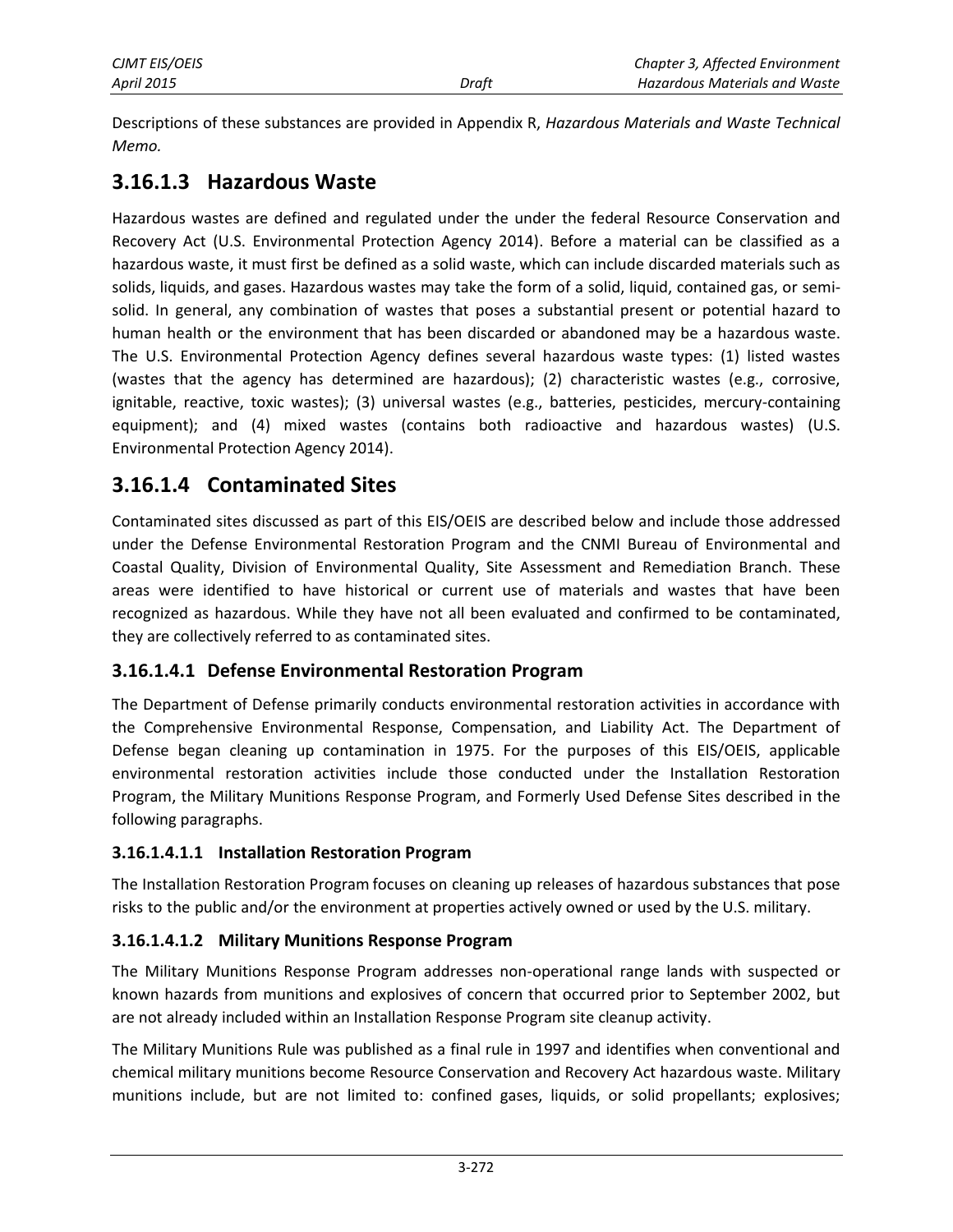pyrotechnics; chemical and riot agents; and smoke canisters (U.S. Environmental Protection Agency 2008b). Under the Military Munitions Rule, wholly inert items and non-munitions training materials are not defined as military munitions (U.S. Environmental Protection Agency 1997).

The Department of Defense has historically conducted live-firing, ordnance testing, and training exercises to ensure military readiness. Decades of these munitions-related activities have resulted in the presence of unexploded ordnance, discarded military munitions, and munitions constituents. Unexploded ordnance, discarded military munitions, and munitions constituents all present potential explosive hazards and are collectively referred to as munitions and explosives of concern. In 1997, the Final Military Munitions Rule (40 CFR 266, Subpart M) was published defining munitions and explosives of concern handling requirements.

Military munitions that are used for their "intended purposes" are not considered waste per the Military Munitions Rule (40 CFR 266.202). In general, military munitions become subject to Resource Conservation and Recovery Act transportation, storage, and disposal requirements (i.e., judged not to have been used for their "intended purposes") when:

- Transported off-range for storage,
- Reclaimed and/or treated for disposal,
- Buried or land filled on or off range, or
- Munitions land off range and are not immediately rendered safe or retrieved.

Munitions and explosives of concern are found on active, inactive, and closed military training ranges. Active ranges include areas being used on a periodic, ongoing basis for training purposes. Inactive ranges are: (1) not currently being used, (2) still are under military control and therefore may be used in the future as a military range, and (3) have not been put to a new use that is "incompatible" with range activities. Closed ranges are areas that have been taken out of service and put to a new use "incompatible" with range activities.

According to U.S. Environmental Protection Agency interpretation, the Military Munitions Rule "...applies only to the recovery, collection, and on range destruction of unexploded ordnance and munitions fragments during range clearance activities at active or inactive ranges. With regard to closed ranges, U.S. Environmental Protection Agency did not generally intend to include these range clearance activities to be within the scope...of the intended use...exception to Subtitle C of Resource Conservation and Recovery Act granted by the Military Munitions Rule..." munitions and explosives of concern located on closed ranges therefore "...would at some point become a solid waste potentially subject to the Resource Conservation and Recovery Act and also may include hazardous substances, pollutants or contaminants subject to the Comprehensive Environmental Response Conservation and Liability Act..." In summary, munitions and explosives of concern at closed ranges are classified as solid waste and would likely be subject to Resource Conservation and Recovery Act Subtitle C hazardous waste handling and disposal requirements as well and therefore subject to regulatory oversight (U.S. Environmental Protection Agency 2005).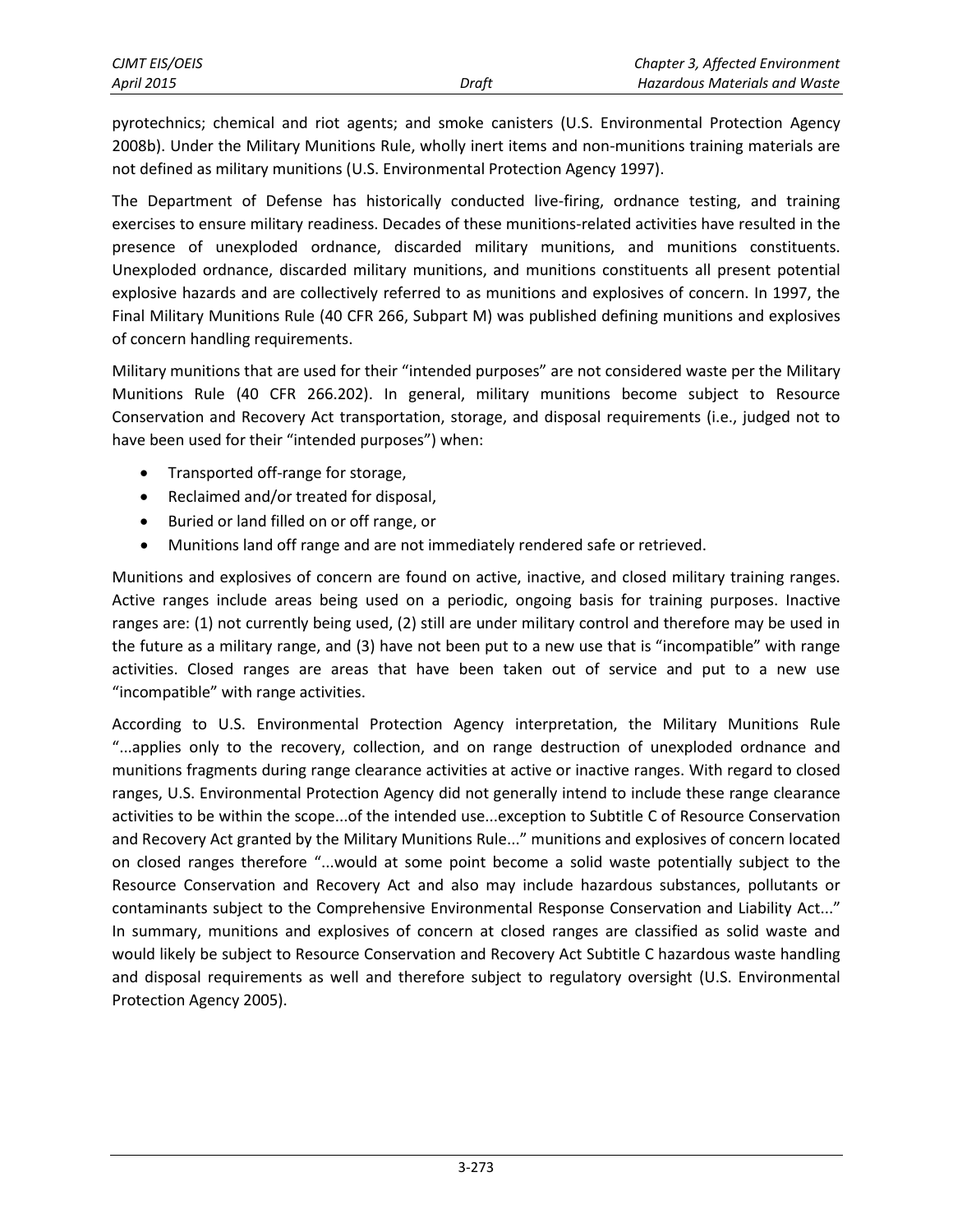#### **3.16.1.4.1.3 Formerly Used Defense Sites**

This program manages environmental cleanup on eligible properties formerly owned, leased, possessed, or used by the U.S. military. The program only applies to properties that transferred from the U.S. military before 1986 (U.S. Army Corps of Engineers 2014).

### **3.16.2 Regulatory Framework**

Hazardous substances are controlled in the U.S. primarily by laws and regulations administered by the U.S. Environmental Protection Agency, the U.S. Occupational Safety and Health Administration, and the U.S. Department of Transportation. Each agency incorporates hazardous substance controls and safeguards according to its unique Congressional mandate. U.S. Environmental Protection Agency regulations focus on the protection of human health and the environment. U.S. Occupational Safety and Health Administration regulations primarily protect employee and workplace health and safety. U.S. Department of Transportation regulations promote the safe transportation of hazardous substances used in commerce.

The CNMI oversees and administers federal environmental regulations through the CNMI Bureau of Environmental and Coastal Quality. The CNMI Bureau of Environmental and Coastal Quality, Division of Environmental Quality, Hazardous and Solid Waste Management Branch regulates hazardous waste generated within the CNMI. In 1984, the CNMI Bureau of Environmental and Coastal Quality adopted the federal hazardous waste regulations under the Resource Conservation and Recovery Act and the hazardous and solid waste amendments (CNMI Bureau of Environmental and Coastal Quality 2008). The CNMI does not have hazardous waste regulations that are more stringent than U.S. Environmental Protection Agency regulations.

The CNMI Bureau of Environmental and Coastal Quality, Division of Environmental Quality, Toxic Waste Management Branch protects human health and the environment through the enforcement and ongoing inspections of hazardous waste and emergency response. The CNMI Bureau of Environmental and Coastal Quality regulates hazardous and toxic materials through Title 65: Bureau of Environmental and Coastal Quality, Division of Environmental Quality, Chapter 65-50, Hazardous Waste Management Regulations.

All Department of Defense operations on Tinian are required to comply with the CNMI, as well as applicable federal and Department of Defense laws and regulations. The following federal and CNMI laws, rules, and regulations would be followed. Refer to Appendix R, *Hazardous Materials and Waste Technical Memo*, for a detailed description and information about hazardous materials, hazardous wastes, and toxic substances. Appendix E, *Applicable Federal and Local Regulations*, provides a complete listing of applicable regulations.

### **3.16.2.1 Federal Regulations**

- Comprehensive Environmental Response, Compensation, and Liability Act
- Resource Conservation and Recovery Act
- Military Munitions Rule
- Emergency Planning and Community Right-to-Know Act
- Toxic Substances Control Act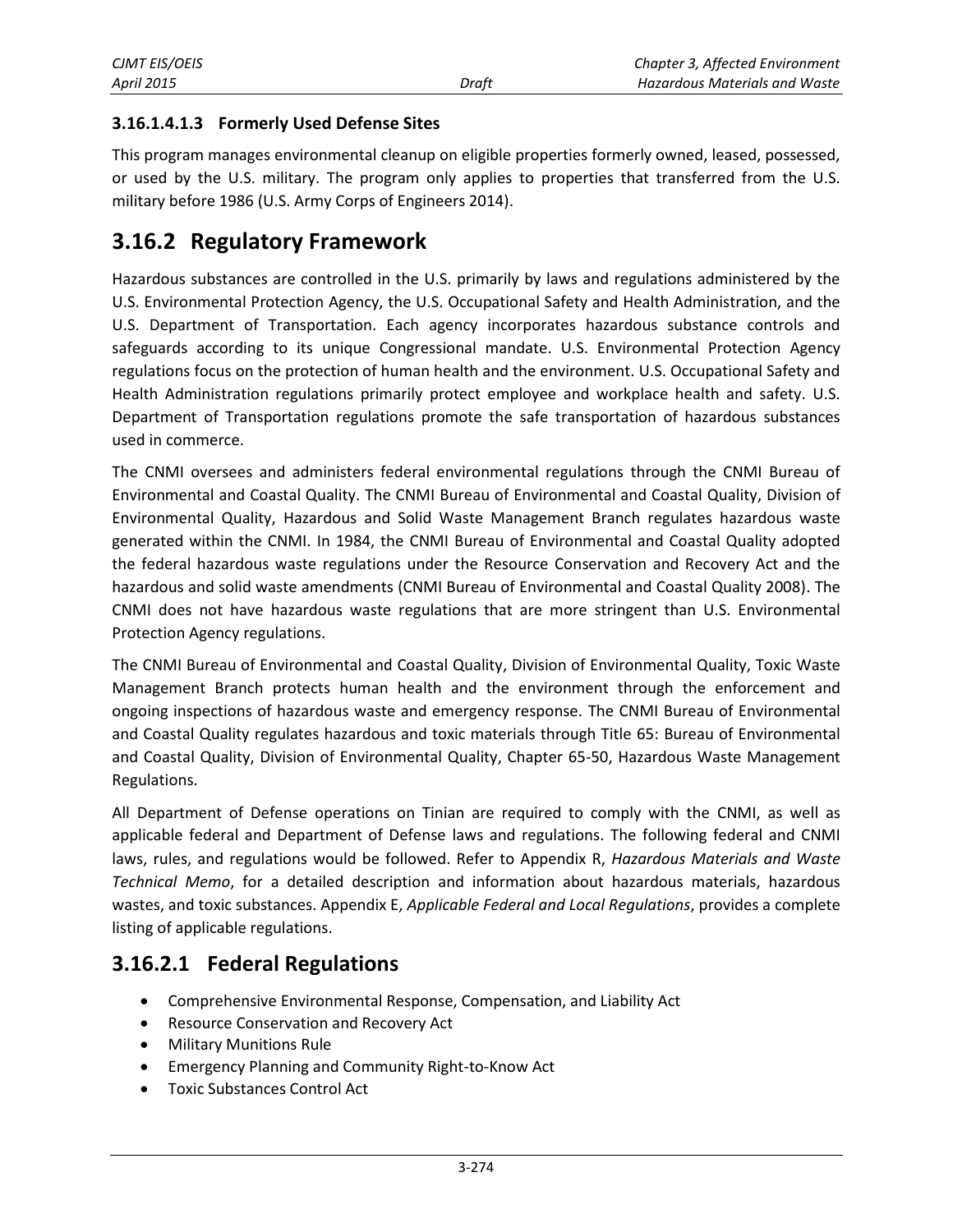- Oil Pollution Act
- Pollution Prevention Act
- Occupational Safety and Health Administration laws and regulations
- Department of Transportation laws and regulations, including the Transportation Safety Act
- Federal Insecticide, Fungicide, and Rodenticide Act
- Federal Environmental Pesticide Control Act
- Federal Facilities Compliance Act
- Underground Storage Tank regulations
- Ship-Borne Hazardous Substance regulations
- Executive Order 12088, Federal Compliance with Pollution Control Standards

### **3.16.2.2 CNMI Regulations**

- Commonwealth Environmental Protection Act
- **•** Harmful Substance Clean Up Regulations
- Hazardous Waste Management Regulations
- Used Oil Management Rules and Regulations

# **3.16.3 Methodology**

The following sections summarize the baseline hazardous materials and waste environment as it relates to those areas on Tinian and Pagan that would be affected by the proposed action or alternatives. As the first step, historical, topographical, and geological conditions of Tinian and Pagan were reviewed to establish a baseline of conditions present at each location. For Tinian, the 1997 Environmental Baseline Survey (GMP Associates, Inc. 1997) provided the best currently available data for Tinian; however, information was updated where more recent data was available. For Pagan, a 2013 historical ordnance assessment (DoN 2013a) provided the best currently available data. As was done for Tinian, information regarding the potential presence of hazardous materials and waste on Pagan was updated where more recent data was available.

As the second step, to determine the potential impacts, individual "areas of disturbance" under the proposed action or alternatives were examined to determine whether current or historic hazardous materials conditions may have affected or have the potential to affect these areas. Factors that are considered when making these determinations include the severity and probability of the potential for the release of hazardous materials within the area of disturbance, as well as conditions that may have affected the migration of hazardous materials. The discussion is organized as follows: (1) hazardous materials, (2) toxic substances, (3) hazardous waste, and (4) contaminated sites.

### **3.16.4 Tinian**

The following provides a historical context of activities on Tinian that potentially could contribute to the use of hazardous materials, toxic substances, hazardous wastes, and/or creation of contaminated sites. Appendix R, *Hazardous Materials and Waste Technical Memo*, provides greater detail on land use as it pertains to the historical use of these types of substances on Tinian.

Tinian was sparsely populated prior to Spanish missionaries coming to the Northern Mariana Islands in 1668 (see Section 3.11, *Cultural Resources*). The island was largely depopulated from approximately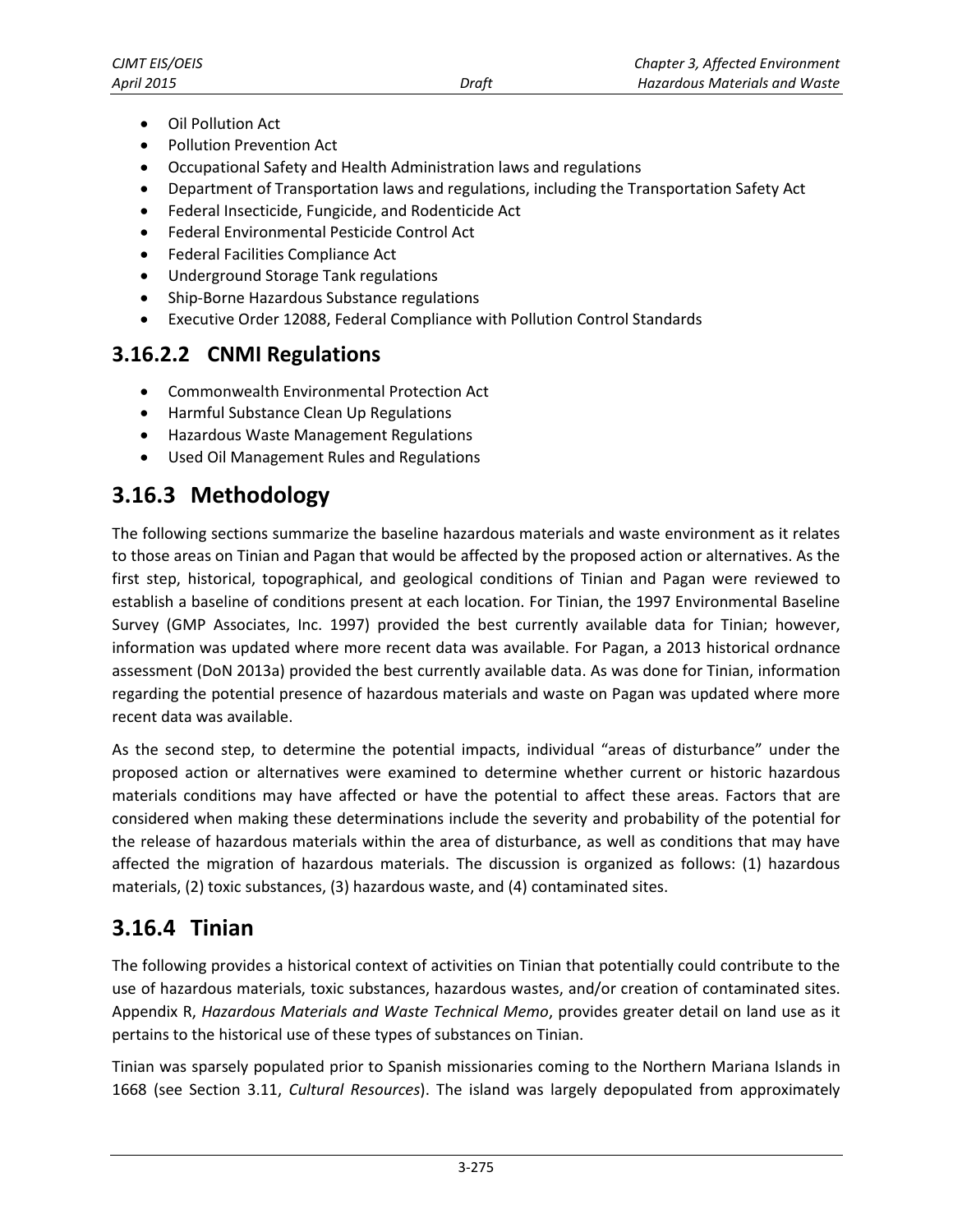| CJMT EIS/OEIS     |       | Chapter 3, Affected Environment |
|-------------------|-------|---------------------------------|
| <b>April 2015</b> | Draft | Hazardous Materials and Waste   |

1700 until the early 1920s. Large-scale sugar cane cultivation began on Tinian beginning around 1922 and continued until the U.S. takeover of the island in 1944. Military use of the island by the Japanese occurred during the early 1940s, ending with the Battle of Tinian in August 1944. The U.S. military continued operations on the island during the war with a peak population of approximately 150,000 service personnel in 1944. Following World War II, small-scale U.S. military activity continued through to the present time. Meanwhile, civilian agriculture, cattle ranching, and eventually tourist activities began to take place on the island and continue today.

### **3.16.4.1 Hazardous Materials**

#### **3.16.4.1.1 Military Lease Area**

Activities in the Military Lease Area that use hazardous materials include military training activities and use of the International Broadcasting Bureau; agricultural activities associated with cattle grazing and food production; and general public use.

#### **3.16.4.1.1.1 Military Training Activities**

As part of current military training exercises, portable, aboveground 60,000-gallon (200,000-liter) bulk diesel storage containers have been temporarily staged and used at North Field. These containers are called fuel bladders and assist in offloading fuel from aircraft (DoN 2014a). To prevent accidental releases, the fuel bladders are staged on existing pavement within temporary berms with impervious liners or secondary containment (DoN 2010). Military training activities include the use of vehicles and heavy equipment which could require refueling within the Military Lease Area.

Military training activities are conducted in compliance with standard operating procedures as described in an unpublished military training manual (M. Cruz, Joint Region Marianas, personal communication, December 2014). This includes proper storage and handling of hazardous materials inside an impervious barrier and away from catch basins, storm drains, and waterways; implementing a Spill Control Plan; and having trained spill response teams. Approved cleanup equipment is used in the event of an accidental release during military fueling activities (DoN 2010). Oily waste and bilge water from amphibious vehicles are disposed at disposal facilities on Guam and/or Saipan (DoN 2010). Plans are updated and implemented as part of continuous review for ongoing training.

#### **3.16.4.1.1.2 International Broadcasting Bureau**

The International Broadcasting Bureau is located within a compound on the west side of the Military Lease Area. The facility compound has a standby power plant consisting of three diesel-fired generators, two free-standing 30,000-gallon (100,000-liter) aboveground storage tanks, and a fuel pump house. The aboveground storage tanks are surrounded by an earthen containment berm connected to an oil/water separator for the drainage from the containment berm. In fiscal year 2012, the International Broadcasting Bureau used approximately 12,000 gallons (45,000 liters) of diesel fuel to operate the standby power plant (DoN 2013b). Fuel is delivered to the aboveground storage tanks via tanker truck. No petroleum releases related to the fuel storage activities at the International Broadcasting Bureau have been reported.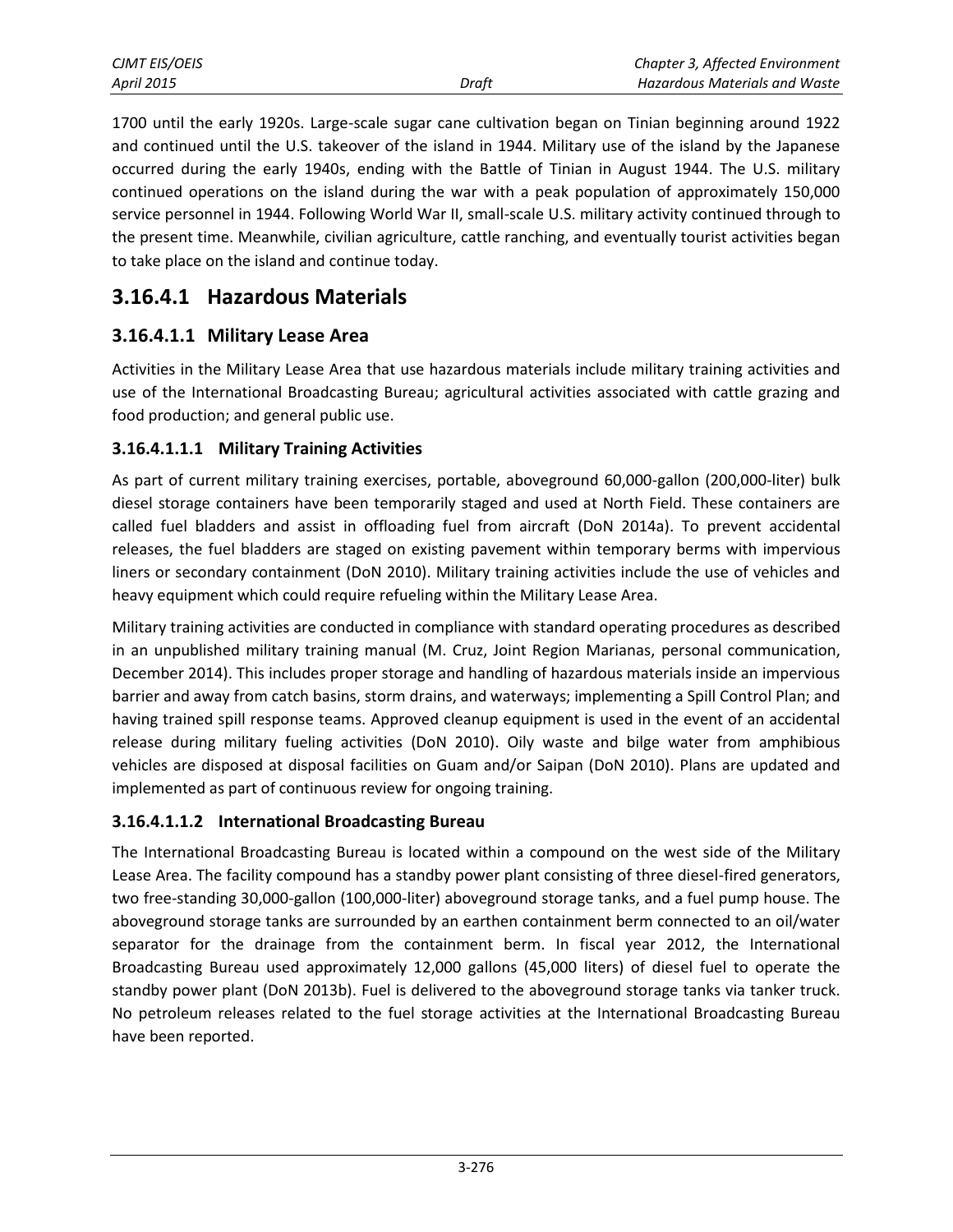#### **3.16.4.1.1.3 Agricultural Activities**

Within the Military Lease Area, there are an estimated 32 cattle ranching operations. According to the Tinian Cattlemen Association, cattle ranching activities on Tinian are organic (i.e., do not use pesticides, herbicides, or insecticides) (L. Duponcheel, Tinian Cattlemen Association, personal communication, December 6, 2013). No permanent structures (e.g., buildings, storage facilities, aboveground or underground storage tanks) are allowed as part of the lease agreements with the ranchers. Visual observations from a windshield survey of accessible portions of the cattle ranch lands did not reveal any obvious areas of hazardous material storage or releases (i.e., soil staining, dead or stressed vegetation). However, within several of the ranch lots, observations of old appliances (e.g., washing machines) and plastic or metal drums were made. These appliances and containers are reportedly used by ranchers for water catchment and as barricades. It is unknown if these items were properly decommissioned or if they contain any potential hazardous materials.

#### **3.16.4.1.1.4 Public Use**

Access to the Military Lease Area is largely unrestricted; therefore, there is the potential for unpermitted disposal of hazardous materials and unreported releases of petroleum products from vehicles using the area in association with tourism or simply passing through. Visual observations from a windshield survey of accessible portions of the Military Lease Area did not reveal any unpermitted disposal sites or obvious areas of chemical storage or releases.

#### **3.16.4.1.2 Tinian International Airport**

The existing runways and the area north of the existing runways at Tinian International Airport that would be part of the action alternatives comprises parts of the active runway, World War II-era pavement, and otherwise undeveloped land. The Tinian International Airport uses, handles, and stores hazardous materials for daily airport operations; however, due to the limited aircraft maintenance and repair capabilities available at Tinian International Airport, the amounts of these hazardous materials are limited. Common hazardous materials at Tinian International Airport include pesticides and herbicides; industrial and household cleaning products; hydraulic fluids; paints; solvents; and petroleum, oils and lubricants (Air Force 2012). Hazardous materials are stored and managed by Tinian International Airport personnel in accordance with applicable federal and CNMI regulations.

The Tinian International Airport has two aboveground diesel storage tanks: 2,000-gallons (7,600-liter) and 1,500-gallons (5,700 liters) (CNMI Bureau of Environmental and Coastal Quality, personal communication, January 30, 2014). Fueling operations at Tinian International Airport are limited to small containers (55-gallon drums) of aviation fuel brought to the island for emergency fuel needs by commuter airlines (Commonwealth Ports Authority, personal communication, December 2013). Military training also includes fueling expeditionary vehicles at Tinian International Airport on the west end of the taxi ramp, similar to the fueling operations described for North Field.

The Micronesian Development Company holds a lease for cattle grazing south of the airport (R-12). For the past 2 years Micronesian Development Company has been applying Effective Microorgansim-1 as a pesticide/fertilizer. This product contains lactic acid, photosynthetic organisms, and yeast and is mixed with (drinking) alcohol. It is undetermined whether any other pesticides and herbicides are applied in this location.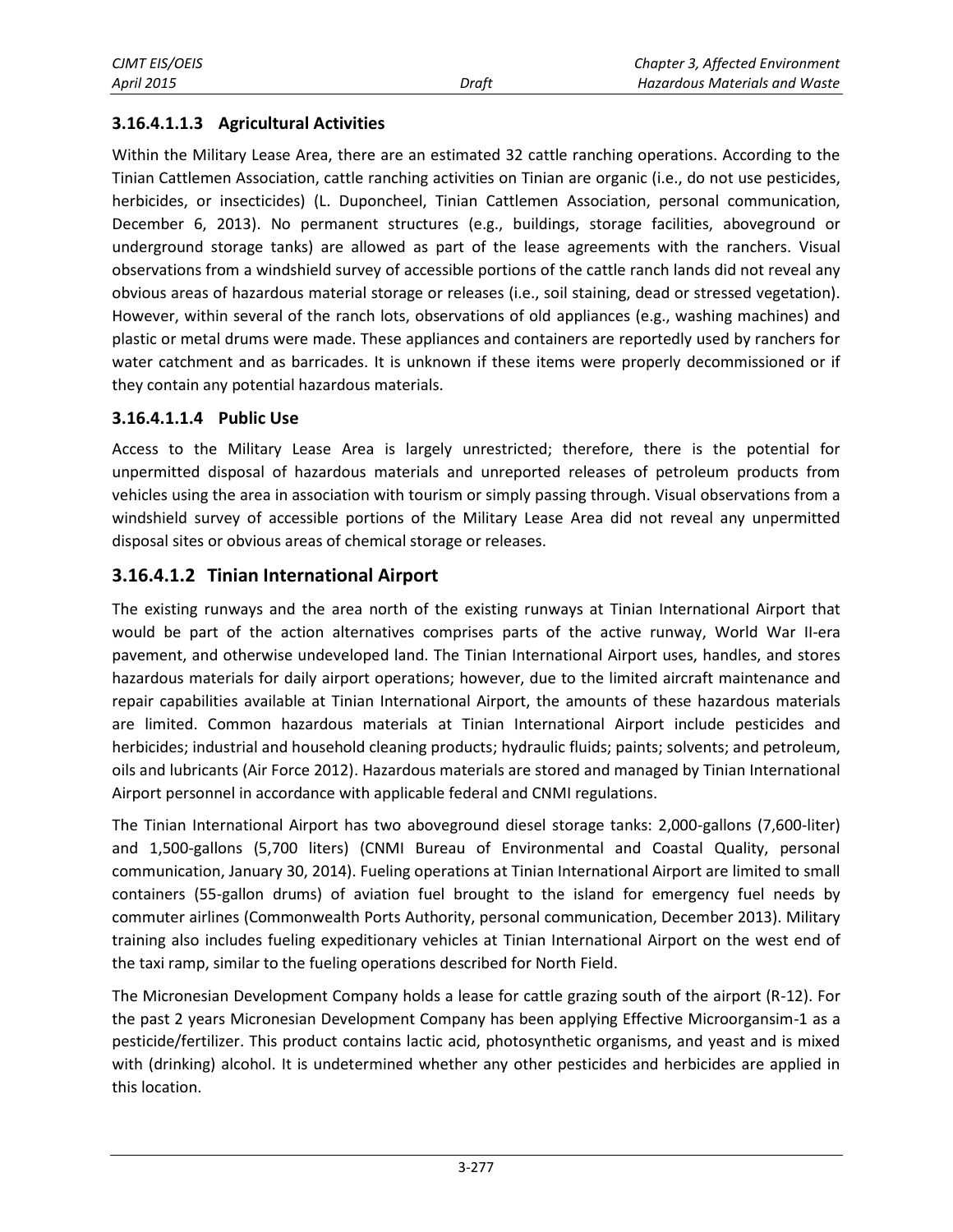#### **3.16.4.1.3 Port of Tinian**

The area in the vicinity of the Port of Tinian where the proposed action alternatives would occur includes the storage, use, and/or management of hazardous materials. A bulk fuel storage facility owned and operated by Mobil Oil is located at the port but not within the proposed footprint of the action alternatives. The plant provides Tinian with gasoline and diesel fuel, including fuel for the Commonwealth Utility Corporation power plant. Other aboveground storage tanks at the Mobil bulk fuel storage facility include a 63,000-gallon (240,000-liter) diesel tank and an approximately 30,000 gallon (100,000-liter) gasoline tank (CNMI Division of Environmental Quality, personal communication, January 30, 2014). A fuel tanker vessel delivers fuel to the tanks on a monthly basis (DoN 2014a). There is also a truck fueling facility for gasoline distribution at this facility.

An 1,167-foot (356-meter) long, single-walled, steel, aboveground pipeline delivers fuel from the Mobil bulk fuel plant to a 500,000-gallon (1,900,000-liter) aboveground diesel storage tank at the Commonwealth Utility Corporation power plant located to the northwest of the port at the corner of West Street and  $6<sup>th</sup>$  Avenue [\(Figure 3.16-1\)](#page-8-0). The pipeline is approximately 3 inches (8 centimeters) in diameter and has no secondary containment. No releases have been reported in association with the pipeline. The Commonwealth Utility Corporation has two 15,000-gallon (57,000-liter), two 7,000-gallon (26,500-liter), and one 2,000-gallon (7,600-liter) aboveground diesel fuel storage tanks (CNMI Division of Environmental Quality, personal communication, January 30, 2014). All tanks at this site are provided with secondary containment using concrete or concrete lined earthen berms. No releases have been reported at the power plant.

### **3.16.4.2 Toxic Substances**

The 1997 Environmental Baseline Survey examined the environmental condition of the Military Lease Area including the presence and management toxic substances (GMP Associates, Inc. 1997). The results are summarized in the following subsections.

#### **3.16.4.2.1 Island-wide Hazards**

No radon testing has occurred on Tinian. However, radon testing on Guam resulted in a definite correlation between the type of surficial geology and radon concentrations. In almost all cases, elevated radon concentrations were found in buildings located above Barrigada and Mariana limestones but not in those located above alluvial clay deposits, beach deposits, and volcanic rocks (Burkhart et al. 1993). A large portion of the geology of Tinian consists of Mariana limestone, and therefore there is the potential for radon intrusion into structures constructed on Tinian.

#### **3.16.4.2.2 Military Lease Area**

#### **3.16.4.2.2.1 Asbestos**

The 1997 Environmental Baseline Survey noted the presence of asbestos-containing materials at Site L-5, the former Micronesian Development Company slaughterhouse [\(Figure 3.16-1\)](#page-8-0) (GMP Associates, Inc. 1997). No other asbestos-containing materials were noted within the Military Lease Area.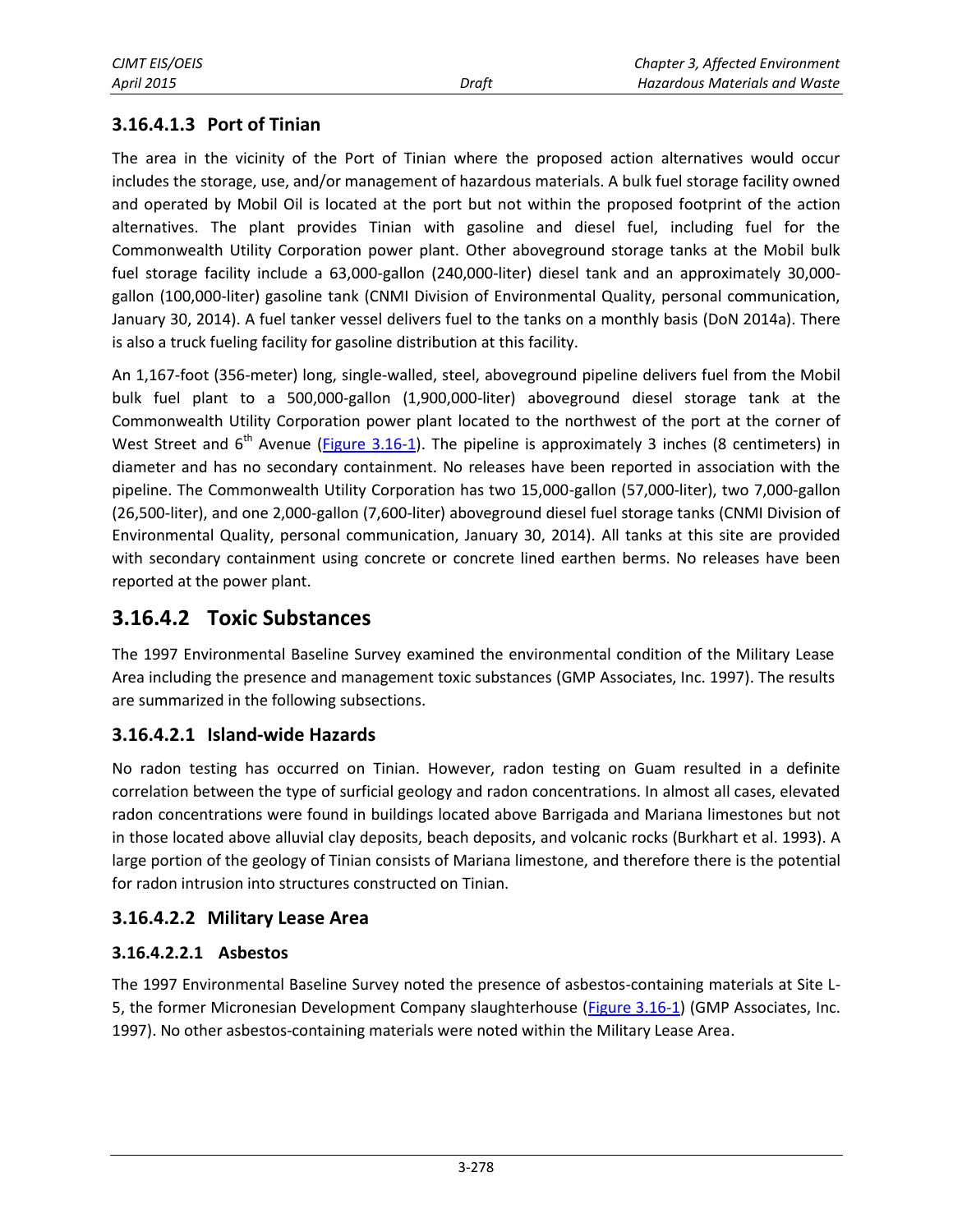<span id="page-8-0"></span>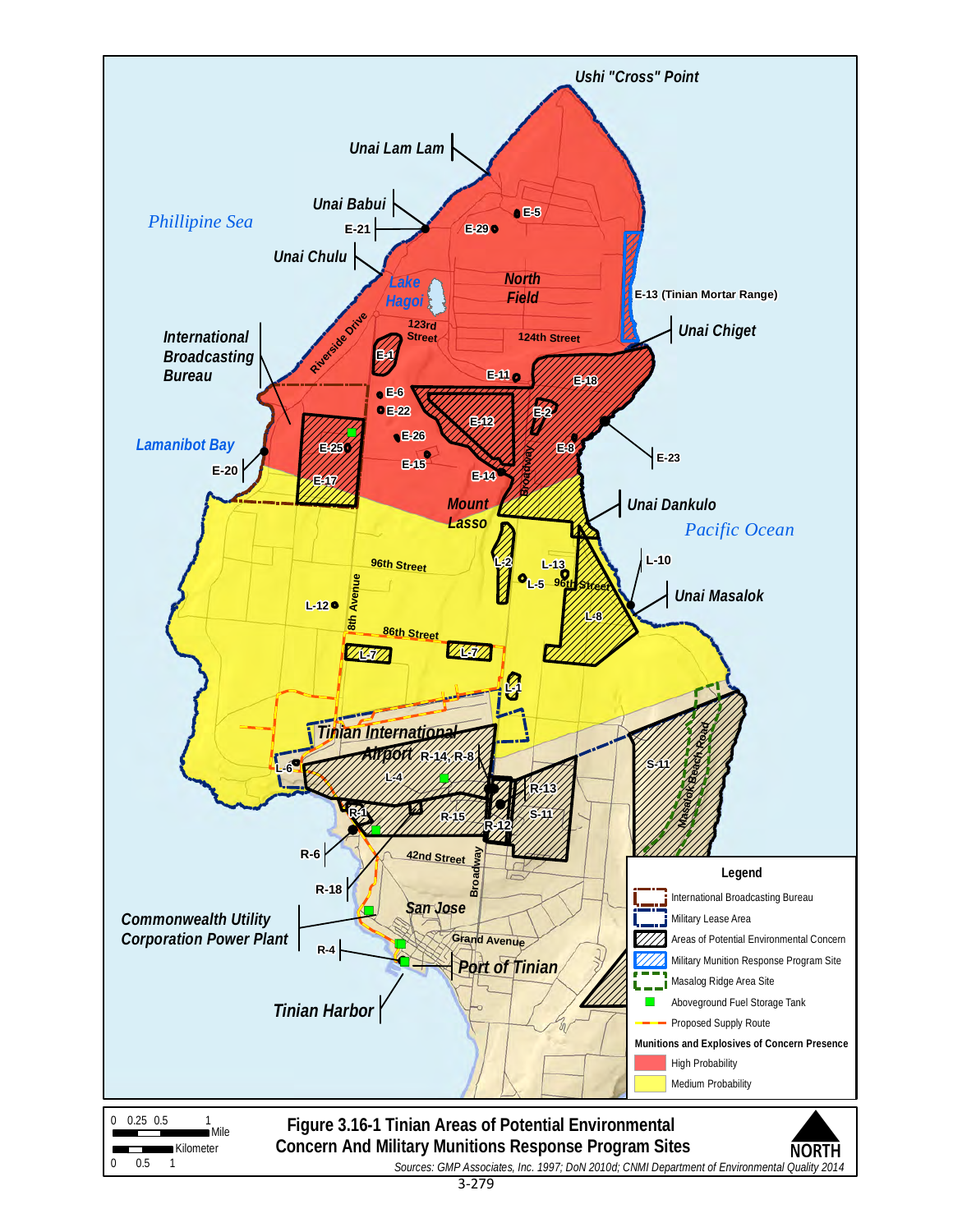| CJMT EIS/OEIS     |       | Chapter 3, Affected Environment      |
|-------------------|-------|--------------------------------------|
| <b>April 2015</b> | Draft | <b>Hazardous Materials and Waste</b> |

The International Broadcasting Bureau facilities were constructed in four phases from 1999 through 2003 (International Broadcasting Bureau 2009). No changes that would require the use of asbestoscontaining materials are known have been made to this facility since its completion in 2003. Asbestoscontaining materials are not known to be present in the International Broadcasting Bureau facilities (D. Gifford, International Broadcasting Bureau, personal communication, 2013).

#### **3.16.4.2.2.2 Lead**

No evidence of lead-based paint was found in the Military Lease Area in the 1997 Environmental Baseline Survey (GMP Associates, Inc. 1997). Additionally, lead-based paint is not known to be present in the International Broadcasting Bureau facilities (D. Gifford, International Broadcasting Bureau, personal communication, 2013). The use of lead-based paint was banned in 1978; therefore, no lead-based paint has been introduced to the site since the 1997 Environmental Baseline Survey or the construction of the International Broadcasting Bureau, and the results of the survey remain valid.

#### **3.16.4.2.2.3 Polychlorinated Biphenyls**

No evidence of historical use of polychlorinated biphenyls was found in the Military Lease Area (GMP Associates, Inc. 1997). However, existing electrical power lines were documented along Broadway and extending to the Micronesian Development Company Slaughterhouse (L-5). The presence/absence of polychlorinated biphenyls in the electrical transformers was not confirmed.

The International Broadcasting Bureau obtains its electricity from the Commonwealth Utility Corporation via off-site, overhead power distribution lines connect to a ground-mounted electrical transformer located within the facility compound. The electrical transformer and other the electrical equipment in the International Broadcasting Bureau facilities are reported to be free of polychlorinated biphenyls (D. Gifford, International Broadcasting Bureau, personal communication, 2013).

#### **3.16.4.2.3 Tinian International Airport**

The existing runways and the area north of the existing runways at Tinian International Airport that would be part of the action alternatives comprises parts of the active runway, World War II-era pavement, and otherwise undeveloped land. There are no existing structures in that portion of the airport that would potentially contain asbestos-containing materials, lead-based paint, or polychlorinated biphenyls.

#### **3.16.4.2.4 Port of Tinian**

The areas of the port that would be part of the action alternatives are comprised of concrete ramps, fenced areas, and open land. There are no structures in these areas that could potentially contain asbestos-containing materials, lead-based paint, or polychlorinated biphenyls.

### **3.16.4.3 Hazardous Waste**

#### **3.16.4.3.1 Military Lease Area**

#### **3.16.4.3.1.1 Military Training Activities**

There are no active live-fire ranges on Tinian. However, live-fire training with small arms into bullet traps that are temporarily set up occurs at various locations within the Military Lease Area. Each temporary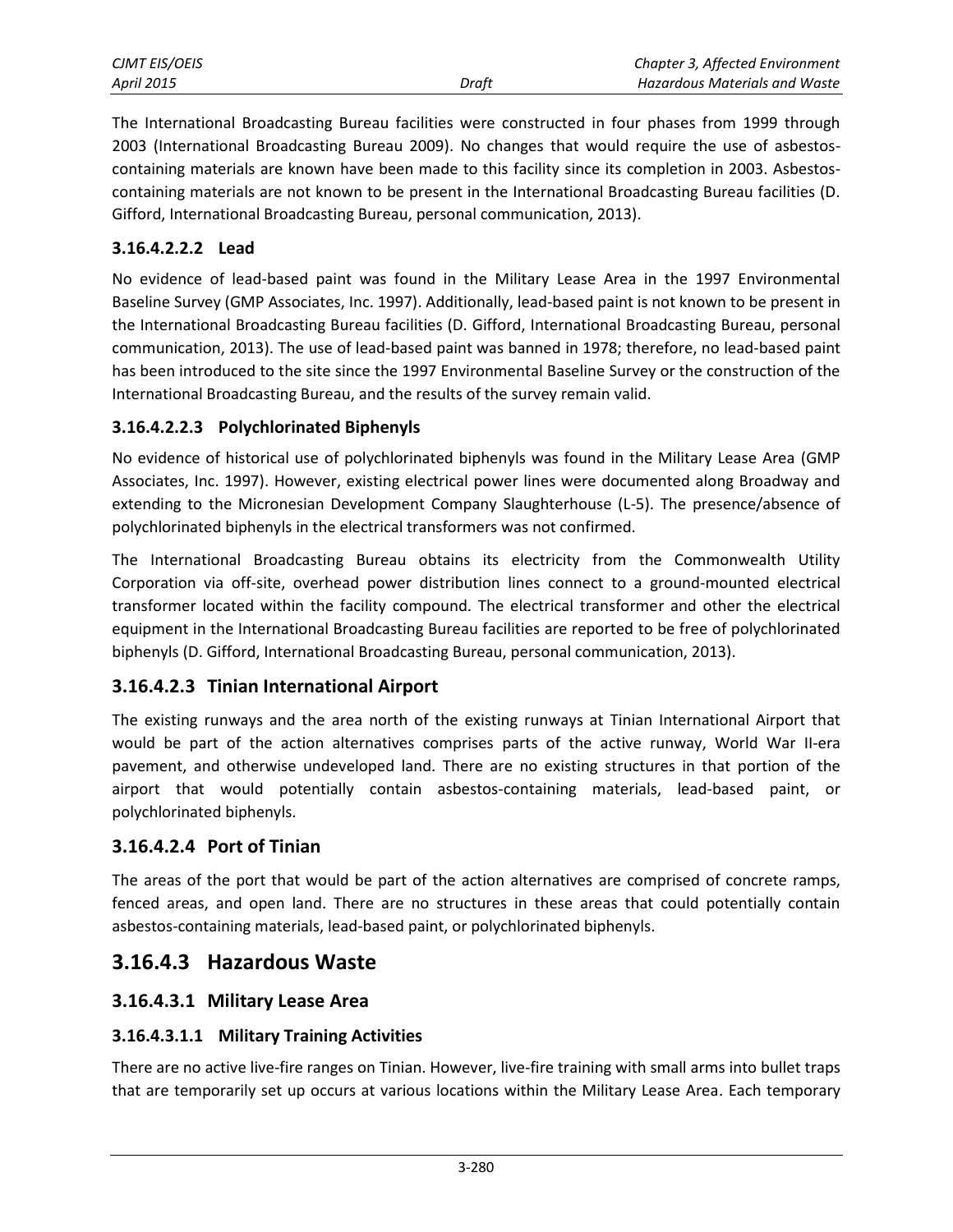| CJMT EIS/OEIS |       | Chapter 3, Affected Environment      |
|---------------|-------|--------------------------------------|
| April 2015    | Draft | <b>Hazardous Materials and Waste</b> |

range is cleared of expended hazardous materials, such as lead bullet fragments, in accordance with the Mariana Islands Range Complex Management Plan (U.S. Pacific Fleet 2007). Expended materials are removed after an exercise is completed (DoN 2010) and range byproducts expended in range firing lines, stationary defensive positions, and bullet traps are collected for removal from training areas, taken back aboard ship (as appropriate), or to Guam for proper disposal. Other range byproducts, such as brass cartridges and links, would be collected from training area roadways and recycled or managed as solid waste.

Under the Military Munitions Response Program, fired munitions are considered a solid waste when they are removed from their landing spot and then managed off-range (i.e., when transported off-range and stored, reclaimed, treated, or disposed of).

#### **3.16.4.3.1.2 International Broadcasting Bureau**

The International Broadcasting Bureau generates hazardous waste mainly in the form of used oil, fluorescent light bulbs, and batteries. These wastes are stored temporarily in the facility's hazardous waste storage area and periodically removed for proper disposal/recycling off-site (DoN 2013b).

#### **3.16.4.3.1.3 Public Use**

Access to the Military Lease Area is largely unrestricted; therefore, there is the potential for unpermitted disposal of hazardous wastes by the general public. Visual observations from a windshield survey of accessible portions of the Military Lease Area did not reveal any unpermitted waste sites or obvious areas of chemical releases.

#### **3.16.4.3.2 Tinian International Airport**

The existing runways and the area north of the existing runways at Tinian International Airport that would be part of the action alternatives comprises parts of the active runway, World War II-era pavement, and otherwise undeveloped land. There are no existing facilities or operations in this area that potentially generate hazardous waste. Access to the Tinian International Airport is restricted; therefore, disposal of hazardous wastes does not occur.

#### **3.16.4.3.3 Port of Tinian**

The areas of the port that would be part of the action alternatives are comprised of concrete ramps, fenced areas, and open land. These areas are either undeveloped or do not have activities that would generate hazardous waste.

### **3.16.4.4 Potential and Confirmed Contaminated Sites**

Historic military activities on Tinian have resulted in adverse impacts on the area with regards to hazardous materials and wastes. An Environmental Baseline Survey conducted in 1997 identified several U.S. military sites of environmental concern on Tinian (see [Figure 3.16-1\)](#page-8-0). These areas were identified to have historical use of materials and wastes that have been recognized as hazardous. However, they have not all been evaluated and confirmed to be contaminated. The sites identified consisted of fuel drum sites, hazardous materials sites, and concentrated ordnance sites. While an Environmental Baseline Survey is not a comprehensive assessment of contamination, in response, the U.S. military, the U.S. Environmental Protection Agency, and the CNMI have established mitigation and cleanup activities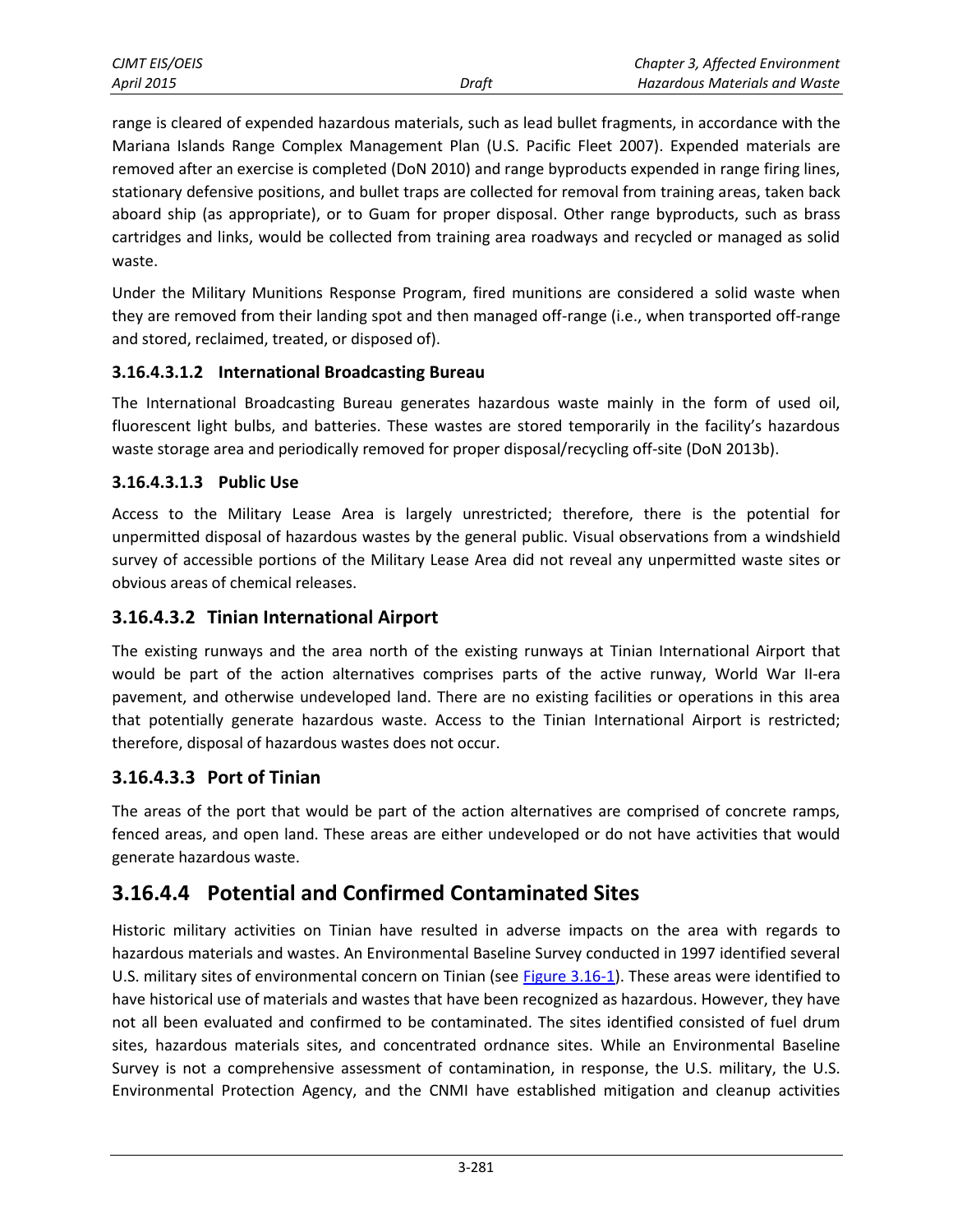under a variety of programs. These programs are summarized in [Section 3.16.1.4,](#page-1-0) *Contaminated Sites*, and Appendix R, *Hazardous Materials and Waste Technical Memo*. Activities conducted at Tinian through these programs are addressed in this section.

#### **3.16.4.4.1 Island-wide Sites**

Activities on Tinian during World War II resulted in the potential for contaminants to be present throughout the island. According to a 1997 Environmental Baseline Survey, numerous areas of concern were identified that were the result of wartime activities and are described in detail in the following sections (GMP Associates, Inc. 1997). Island-wide hazards were also identified, including isolated ordnance, pesticide residues (i.e., dichlorodiphenyltrichloroethane or DDT), and sodium arsenate. Isolated ordnance may be encountered across Tinian as a result of historic wartime and training activities. According to the 1997 Environmental Baseline Survey, the archeological consultant documented the location of approximately 137 pieces of isolated ordnance (GMP Associates, Inc. 1997).

The 1997 Environmental Baseline Survey also documented the historical application of DDT as having occurred regularly at various locations on the island (GMP Associates, Inc. 1997). DDT was sprayed at least twice a month, but the duration of the spraying activity was not determined. Documents indicated that pesticide applications occurred at galleys, mess halls, and restroom facilities, however, the exact locations were also not determined. Subsequent testing for DDT and its byproducts in groundwater in the Marpo Municipal Well indicated that groundwater at that location had not been contaminated with DDT or its byproducts. However, further testing of soil was recommended due to the persistence of DDT in the environment.

Finally, pit latrines were used during World War II for the disposal of human waste where/when restroom facilities were not present. The holes were backfilled when capacity was reached and new holes were dug. While in use, the holes were sprayed daily with oil and sodium arsenite for sanitation purposes. Sodium arsenite is water soluble and highly toxic. The actual locations of the pit latrines were not determined; therefore, sodium arsenite is considered an island wide hazard both in soil and groundwater. Testing conducted and the Marpo Municipal Well has indicated that this substance has not contaminated the aquifer near the well site.

#### **3.16.4.4.2 Military Lease Area**

#### **3.16.4.4.2.1 Military Training Activities**

Site E-13 (the Tinian Mortar Range; also known as the Chiget Mortar Range) identified in the 1997 Environmental Baseline Survey is being investigated under the Navy's Military Munitions Response Program (see [Figure 3.16-1\)](#page-8-0) (DoN 2014b; GMP Associates, Inc. 1997). Chiget Mortar Range is located next to the Blow Hole attraction on Tinian. It occupies approximately 97.5 acres (39.5 hectares) of land.

The Tinian Mortar Range was part of the World War II battlefield and was used for military live-fire training from 1945 through 1994. During training exercises, small arms caliber munitions (i.e, up to .50 caliber), 40 millimeter rifle grenades, 60 millimeter mortars, and 81 millimeter mortars were used on the range. The range was closed in 1994. The Tinian Mortar Range is currently unused by the military and is being investigated to address hazards associated with munitions and explosives of concern and munitions constituents.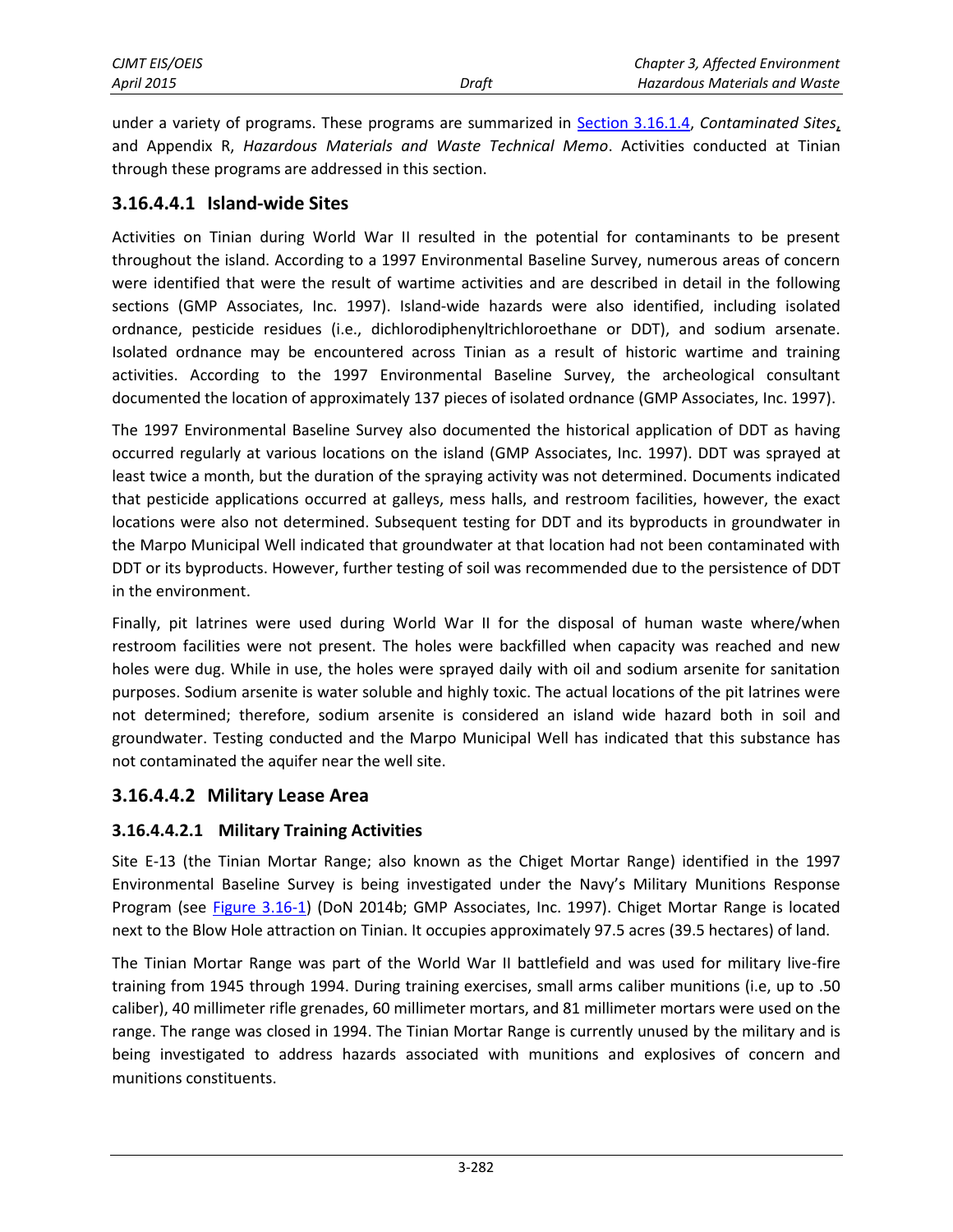A Preliminary Assessment was completed in 2006 and noted the observation of mortar fragments, cartridge casings, unexpended grenades, and various expended munitions and munitions debris. Based on the findings of the Preliminary Assessment report, a Site Inspection to address Munitions and Explosives of Concern and Munitions Constituents at the Tinian Mortar Range was recommended and conducted from May to October 2014.

The Site Inspection confirmed the presence of metal constituents at levels exceeding 2008 Guam Environmental Protection Agency Pacific Basin Environmental Screening Levels for unrestricted land use where groundwater is a current or potential source of drinking water (DoN 2014b). Chromium and iron were the most common metals to exceed project action levels. The Site Inspection determined that munitions constituents concentrations did not exceed project action levels (DoN 2014b).

Utilizing the Munitions and Explosives of Concern and Munitions Constituents findings acquired during the Site Inspection, an explosive, chemical and health hazard evaluation was documented, and a Munitions Response Site Priority of 4 was determined based on application of the Munitions Response Site Prioritization Protocol. Munitions Response Site priorities range from 1 (highest priority) to 8 (lowest priority). A further investigation to delineate the extent and magnitude of metals contamination and to assess the potential human health and environmental risks associated with past operational practices was recommended.

#### **3.16.4.4.2.2 International Broadcasting Bureau**

According to the 1997 Environmental Baseline Survey, a lessee using the southwestern portion of the International Broadcasting Bureau site for cattle grazing reported finding glass bottles in the 1950s that he buried onsite (GMP Associates, Inc. 1997). The lessee stated that the bottles had a unique but unidentifiable odor. The location of the bottles was not ascertained and the bottles are assumed to still be present on the site.

#### **3.16.4.4.2.3 Agricultural Activities**

<span id="page-12-0"></span>Historic agricultural activities on Tinian have resulted in the potential for contaminated sites within the proposed action area. An Environmental Baseline Survey conducted in 1997 identified eight sites of environmental concern within or just south of the Military Lease Area (see [Figure 3.16-1\)](#page-8-0) that are summarized in [Table 3.16-1](#page-12-0) and described in the following paragraphs.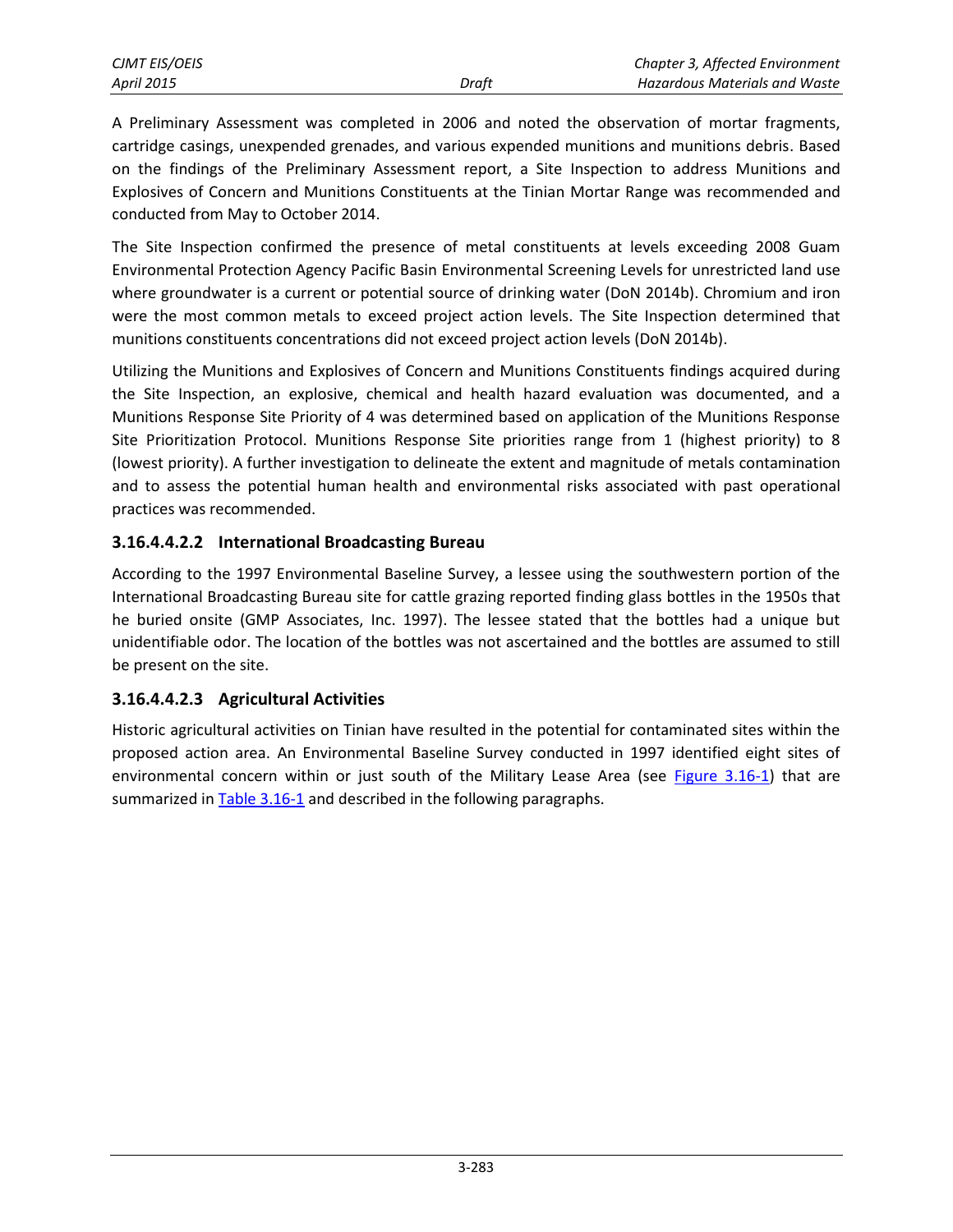#### **Table 3.16-1. Sites of Potential Environmental Concern Associated with Agricultural Activities within the Tinian Military Lease Area**

| <b>Site</b> | Description/Materials and Location                                                                                                                                     | Activities/Category                                                                                                                                                                                                                                                                                                                  |
|-------------|------------------------------------------------------------------------------------------------------------------------------------------------------------------------|--------------------------------------------------------------------------------------------------------------------------------------------------------------------------------------------------------------------------------------------------------------------------------------------------------------------------------------|
| $E-17$      | Bio Pacific Agricultural Area/possible<br>pesticide use west of 8 <sup>th</sup> Avenue,<br>surrounding International Broadcasting<br>Bureau inside Military Lease Area | The Bio Pacific Company stored fertilizers and pesticides<br>at a warehouse outside the Military Lease Area. The<br>amount of fertilizers and pesticides from the warehouse<br>that may have been applied to the agricultural land are<br>not known; this site is considered Category 6*                                             |
| $E-18**$    | Micronesian Development Company<br>Cattle Grazing Land/possible pesticide<br>use south of North Field and west of<br>Broadway                                          | Land was used primarily for grazing cattle from 1965<br>through 1994. However, several chemicals including<br>pesticides were inventoried at the Micronesian<br>Development Company in 1990 and it is unknown<br>whether the pesticides were used on the grazing land;<br>therefore, this site is considered Category 6*             |
| $L-13$      | Micronesian Development Company<br>slaughterhouse disposal site                                                                                                        | Disposal of waste products from slaughterhouse.<br>Presence of stressed vegetation documented Category<br>$7*$                                                                                                                                                                                                                       |
| $R - 8$     | Micronesian Development Company<br>Dairy Plant                                                                                                                         | Former location of "dipping wells" for bathing cattle in a<br>tick repellent/pesticide                                                                                                                                                                                                                                               |
| $R-12$      | Micronesian Development Company<br>Cattle Grazing Land/possible pesticide<br>use                                                                                       | Land was used primarily for grazing cattle and several<br>chemicals including pesticides may have been used on<br>the grazing land; therefore, this site is considered<br>Category 7*                                                                                                                                                |
| $R-13$      | Micronesian Development Corporation<br>pesticide disposal site, 590 feet east of<br>Broadway and 1800 feet South of the<br>ranch office                                | Pesticide burial took place in 1989 in an excavated<br>trench approximately 30 feet in length and 3 feet deep.<br>In 1994 Environmental Engineering, Inc. removed<br>contaminated soil and treated remaining contaminated<br>soil. This site is considered a Category 4* because all<br>removal and remedial actions have been taken |
| $R-14$      | Micronesian Development Company<br>contaminated soil                                                                                                                   | Storage of drums containing contaminated<br>soil<br>excavated from site R-13 remediation activities.<br>Category 7*                                                                                                                                                                                                                  |
| $S-11**$    | Micronesian Development Company<br>Agricultural Parcels/pesticides,<br>southeastern portion of island                                                                  | Most of this land is used for cattle grazing. However, it<br>is unknown whether pesticides were used on these<br>lands; therefore, the site is considered Category 7*                                                                                                                                                                |

*Legend: \**Category 1: Areas where no storage or disposal of hazardous substances or petroleum has occurred.

Category 2: Areas where only storage of hazardous substances has occurred, but no release or disposal has occurred. Category 3: Areas where storage or release of hazardous substances has occurred but at concentrations that do not require a removal or remedial response.

Category 4: Areas where storage or release of hazardous substances has occurred and all removal or remedial actions to protect human health and the environment have been taken.

Category 5: Area where storage or release of hazardous substance has occurred, and removal actions are underway, but all required remedial actions have not yet been taken.

Category 6: Area where storage or release of hazardous substances has occurred, but required actions have not yet been implemented.

Category 7: Area not evaluated or that requires additional evaluation.

*Sources*: GMP Associates, Inc. 1997; J. Victorino, Naval Facilities Engineering Command (NAVFAC) Pacific, personal communication, 2014.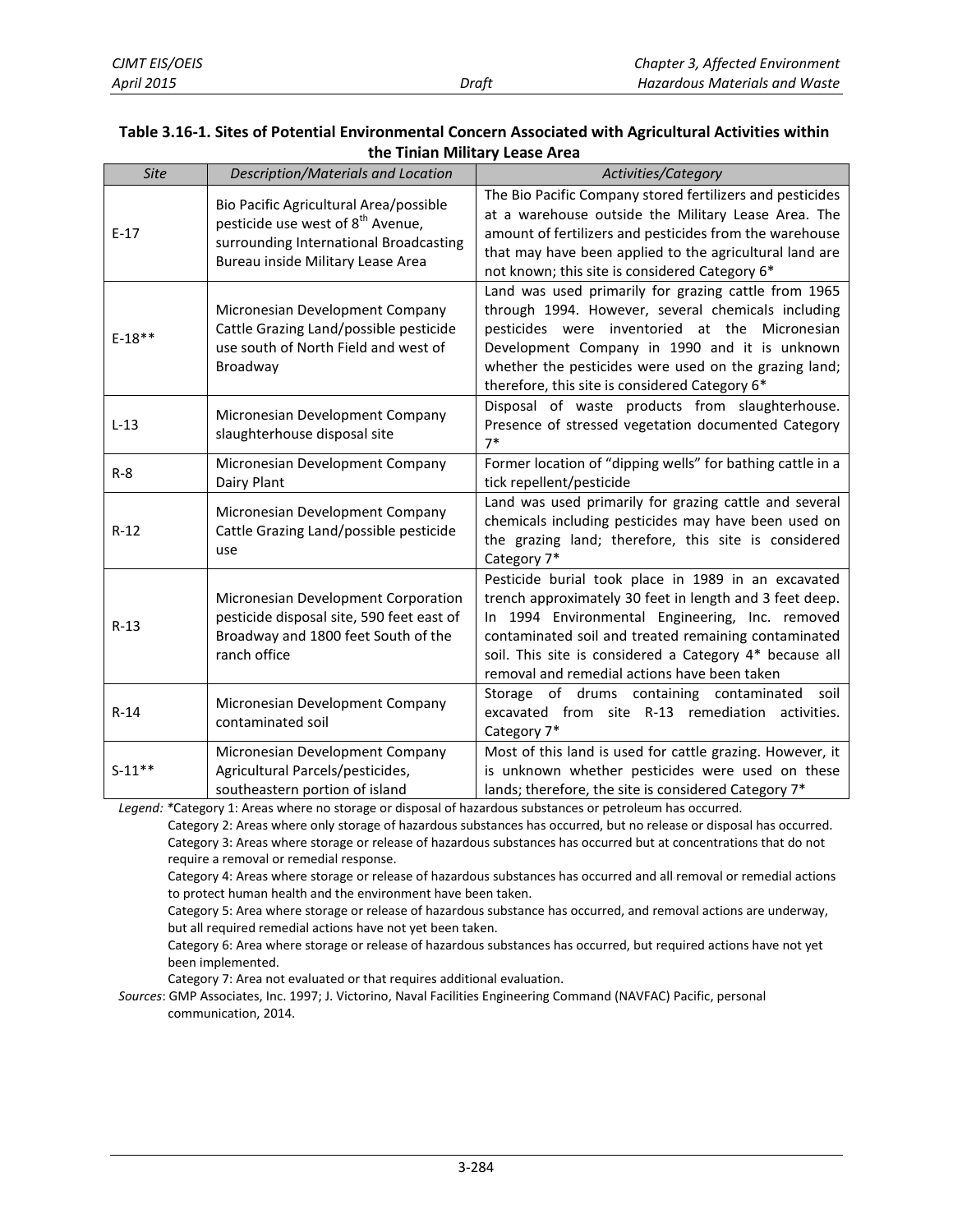The 1997 Environmental Baseline Survey identified three areas within the Military Lease Area that supported agricultural uses (GMP Associates, Inc. 1997). The first was located near the current site of the International Broadcasting Bureau and was leased by the Bio Pacific Company for approximately 10 years in the 1980s (E-17). The site was used for the experimental production of fruit trees. Numerous fertilizers, pesticides, fungicides, herbicides, and reagents were left behind when Bio Pacific Company vacated the site. The Tinian Department of Public Works removed the chemicals from the site. Because many of the chemicals are classified as hazardous materials and no application data was available, soil sampling was recommended to determine whether remedial actions are warranted. The second site was located in the eastern half of the Military Lease Area and may have been used by the Micronesian Development Company for cattle grazing under a 30-year lease between 1965 and 1994 (E-18). Several pesticides and herbicides were inventoried in association with this site but it is unknown whether any were applied. The Micronesian Development Company also held a lease just south of the Military Lease Area on the western coast of Tinian (S-11) that also may have been subject to pesticide/herbicide application. The third site is the Micronesian Development Company disposed of waste from their slaughterhouse at a site located east of Broadway at the end of  $96<sup>th</sup>$  Street just south of the Military Lease Area. This site was also used for aircraft disposal during World War II (see L-13 depicted in Figure  $3.16-1$ .

A dairy plant operated from 1973 through 1982 or 1983, near the current Micronesian Development Corporation ranch office along Broadway (R-8) just south of the Military Lease Area boundary. Near the dairy were "dipping wells" for bathing cattle in a tick repellent/pesticide. This site is considered a Category 7 (see description of Categories under [Table 3.16-1\)](#page-12-0) because it was not surveyed during the 1997 Environmental Baseline Survey and more information is needed about the dairy operation.

The Micronesian Development Corporation leased an area just south of the Military Lease Area for cattle grazing (R-12). Pesticide and fertilizer applications are suspected to have occurred in this area. Additionally, the Micronesian Development Corporation established a pesticide disposal site, 590 feet (180 meters) east of Broadway and 1,800 feet (550 meters) south of the ranch office (R-13) near the Military Lease Area boundary. Pesticide burial took place in 1989 in an excavated trench approximately 30 feet (9 meters) in length and 3 feet (1 meter) deep. In 1994 Environmental Engineering, Inc. removed contaminated soil and treated remaining contaminated soil. The CNMI Bureau of Environmental and Coastal Quality indicates that five barrels of contaminated materials from site R-13 are stored at the Micronesian Development Corporation ranch office warehouse, East of Broadway and just North of the pesticide disposal site (R-14) and are awaiting approval from U.S. Environmental Protection Agency to ship the barrels off-island (GMP Associates, Inc. 1997).

#### **3.16.4.4.2.4 World War II Activities**

Former activities by both the United States and Japanese militaries during World War II have the potential to affect site conditions in the Military Lease Area. These sites were identified in the 1997 Environmental Baseline Survey (GMP Associates, Inc. 1997). Twenty-three fuel storage facilities, ordnance sites, and disposal sites used during World War II are located on in the Military Lease Area and have the potential to have affected site conditions. These sites are summarized in [Table 3.16-2](#page-15-0) and depicted in [Figure 3.16-1.](#page-8-0)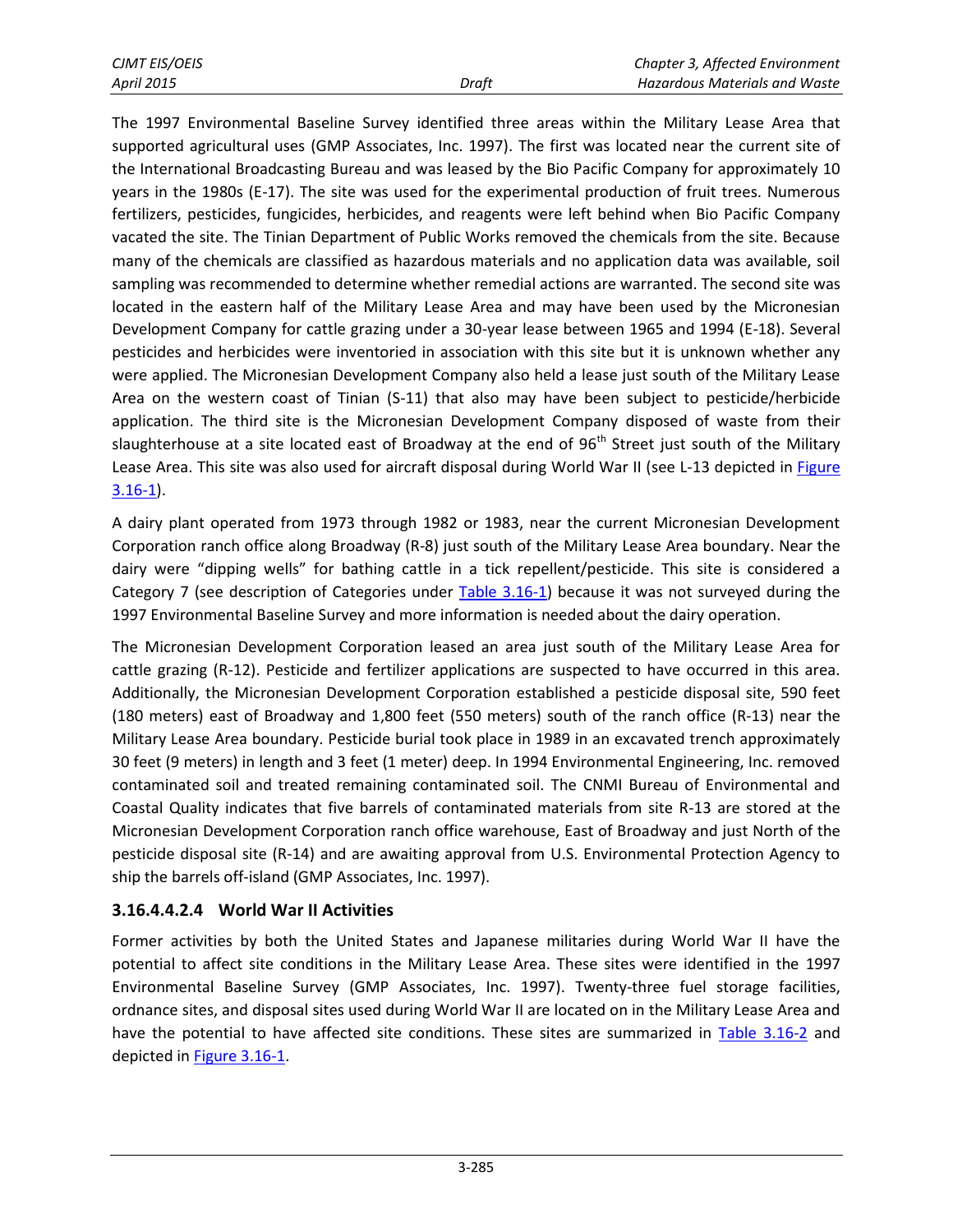#### <span id="page-15-0"></span>**Table 3.16-2. Sites of Potential Environmental Concern Associated with World War II Activities within the Tinian Military Lease Area**

| <b>Site</b> | Description/Materials and Location                                                                                            | Activities/Category                                                                                |
|-------------|-------------------------------------------------------------------------------------------------------------------------------|----------------------------------------------------------------------------------------------------|
|             | 12 World War II Aviation Fuel Storage                                                                                         | Some, but not all of the fuel tanks were removed as                                                |
| $E-1$       | Tanks/ordnance east of 8 <sup>th</sup> Avenue, south of                                                                       | scrap metal following World War II. Small munitions                                                |
|             | the traffic circle at the intersection of 8 <sup>th</sup>                                                                     | may also remain at this site; this site is considered                                              |
|             | Avenue and 125 <sup>th</sup> Street                                                                                           | Category 5*                                                                                        |
|             | 19 World War II Aviation Fuel Storage                                                                                         | Some, but not all of the fuel tanks were removed as                                                |
| $E-2$       | Tanks/ordnance east side of Broadway, south                                                                                   | scrap metal following World War II. Small munitions                                                |
|             | of the traffic circle at the intersection of                                                                                  | may also remain at this site; this site is considered                                              |
|             | Broadway and 116 <sup>th</sup> Street                                                                                         | Category 5*                                                                                        |
|             | World War II Japanese Fuel                                                                                                    | The fuel bunker was bombed or burned during the war                                                |
| E-5         | Bunker/petroleum products, end of a shallow                                                                                   | and unburned fuel likely leaked from containers. No                                                |
|             | gorge in the northwestern corner of North                                                                                     | subsequent cleanup took place; this site is considered                                             |
|             | Field                                                                                                                         | Category 6*                                                                                        |
| $E-6$       | World War II Asphalt Plant/asphalt east of 8 <sup>th</sup><br>Avenue, between 110 <sup>th</sup> and 125 <sup>th</sup> Streets | Due to asphalt on the ground and metal equipment at                                                |
|             |                                                                                                                               | the site, this site is considered Category 6*                                                      |
|             | World War II Mine Assembly                                                                                                    | Historical maps showed a cluster of mine assembly<br>buildings that were not found during the 1997 |
| $E-8$       | Buildings/ordnance east of Broadway                                                                                           | Environmental Baseline Survey; this site is considered                                             |
|             |                                                                                                                               | Category 7*                                                                                        |
|             |                                                                                                                               | A historical map showed a lube oil storage and                                                     |
|             | World War II Lube Oil Storage and Dumping                                                                                     | dumping unit at the location indicated. No further                                                 |
| $E-11$      | Unit/petroleum products west of the traffic                                                                                   | information was available and the site was not                                                     |
|             | circle at northern end of Broadway                                                                                            | surveyed during the 1997 Environmental Baseline                                                    |
|             |                                                                                                                               | Survey; this site is considered Category 7*                                                        |
|             |                                                                                                                               | Historical records show that this facility had storage                                             |
|             |                                                                                                                               | capacity for 10,000 tons of high explosive bombs and                                               |
|             |                                                                                                                               | 15,000 tons of incendiary bombs. However, it is                                                    |
|             | World War II Central Bomb Dump/ordnance                                                                                       | reported that there are no areas on Tinian with                                                    |
| $E-12$      | south of North Field                                                                                                          | concentrated munitions, so most of the munitions may                                               |
|             |                                                                                                                               | have been removed from this location. Because                                                      |
|             |                                                                                                                               | complete removal cannot be confirmed, this site is                                                 |
|             |                                                                                                                               | considered Category 5*                                                                             |
|             |                                                                                                                               | According to archeological records, multiple munitions                                             |
|             | Caves Below Mount Lasso/ordnance caves                                                                                        | were found at Japanese positions along cliffs.                                                     |
|             | along the cliffs below the east side of Mount                                                                                 | However, no munitions were found in the Mount Lasso                                                |
| $E-14$      | Lasso used as Japanese defensive positions in                                                                                 | cliff caves during the 1997 Environmental Baseline                                                 |
|             | World War II                                                                                                                  | Survey. A more thorough survey is needed to be sure                                                |
|             |                                                                                                                               | that no munitions are present; this site is considered                                             |
|             |                                                                                                                               | Category 7*                                                                                        |
|             |                                                                                                                               | A historical map indicated the presence of an Army                                                 |
|             | World War II Army Hospital/unknown, 110 <sup>th</sup>                                                                         | Hospital at this location. No further information was                                              |
| $E-15$      | Street east of 8 <sup>th</sup> Avenue                                                                                         | found, and the site was not analyzed under the 1997                                                |
|             |                                                                                                                               | Environmental Baseline Survey; the site is considered<br>Category 7*                               |
|             |                                                                                                                               | This is an ocean dump site located between Earle Point                                             |
|             |                                                                                                                               | and Hilo Point. The site was used for the wholesale                                                |
| $E-20$      | Coke Dump Site                                                                                                                | dumping of vehicles, tools, equipment and trash at the                                             |
|             |                                                                                                                               | end of World War II                                                                                |
|             |                                                                                                                               |                                                                                                    |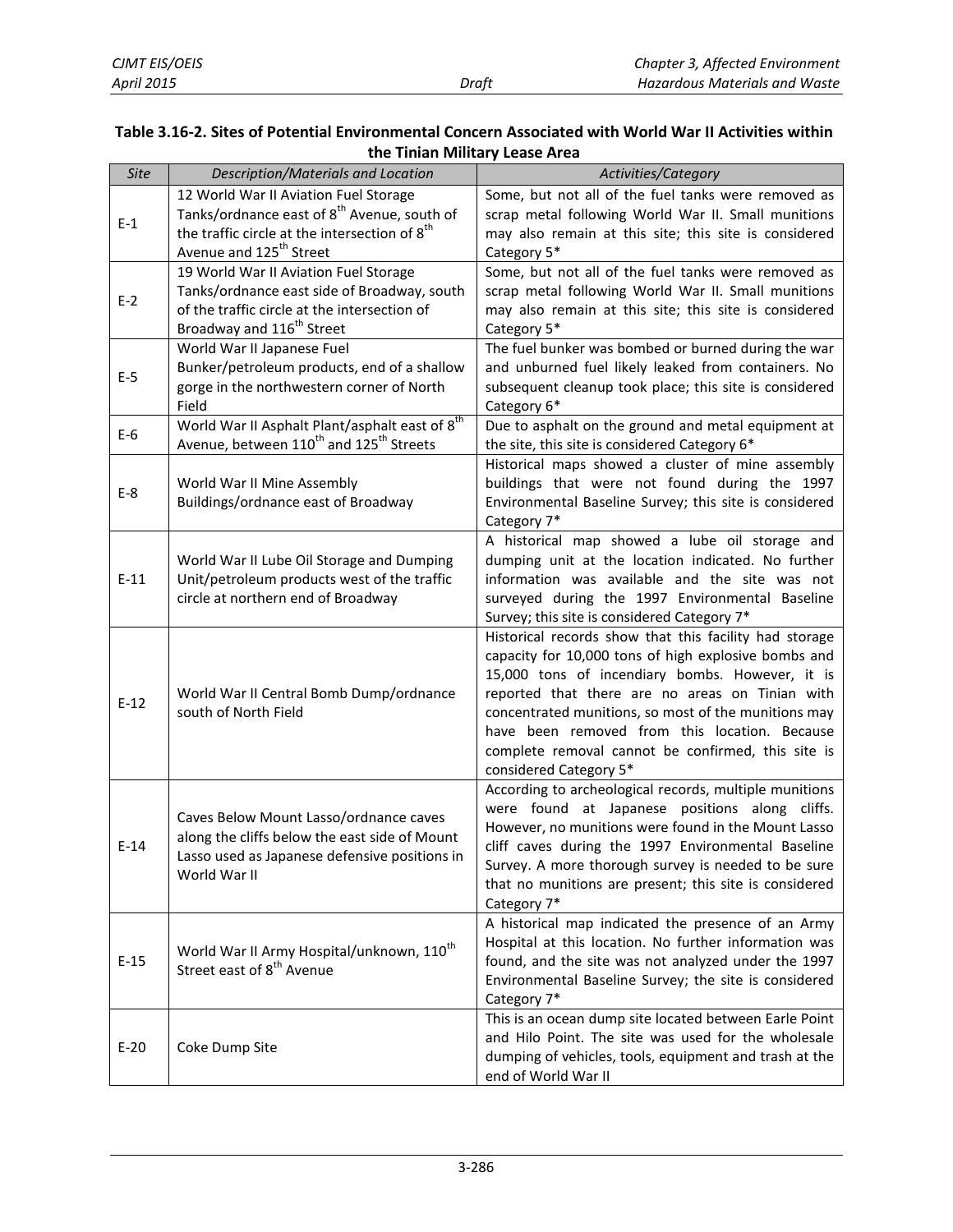#### **Table 3.16-2. Sites of Potential Environmental Concern Associated with World War II Activities within the Tinian Military Lease Area**

| <b>Site</b>   | Description/Materials and Location                                                                                                                                                                                         | Activities/Category                                                                                                                                                                                                                                                                                                           |
|---------------|----------------------------------------------------------------------------------------------------------------------------------------------------------------------------------------------------------------------------|-------------------------------------------------------------------------------------------------------------------------------------------------------------------------------------------------------------------------------------------------------------------------------------------------------------------------------|
| $E-21$        | Trash Dump Site                                                                                                                                                                                                            | This World War II trash dumping site is located along<br>the coast between Unai Chulu and Unai Babui. The<br>trash dump consisted of a ramp that was used to<br>dump small garbage into the ocean. No information<br>regarding the exact type of trash was obtained<br>A historical map identified a World War II trash dump. |
| E-<br>$22***$ | World War II Trash Dump Site/garbage east<br>of 8 <sup>th</sup> Avenue and International Broadcasting<br>Bureau                                                                                                            | The site is considered Category 7* because it was not<br>assessed during the 1997 Environmental Baseline<br>Survey                                                                                                                                                                                                            |
| $E-23$        | World War II Scrap Metal Dump<br>Site/ordnance on northeastern coast, south<br>of Asiga Point                                                                                                                              | bullets,<br>metal,<br>and<br>other<br>evidence<br>Scrap<br>of<br>found<br>ammunition<br>were<br>during<br>the<br>1997<br>Environmental Baseline Survey. This site is considered<br>Category 6*                                                                                                                                |
| E-<br>$25***$ | World War II Scrap Metal Dump<br>Site/ordnance west of 8 <sup>th</sup> Avenue, within Site<br>E-17 described above                                                                                                         | This site was identified from a historical map that<br>indicated it contained scrap metal and possibly bombs.<br>not viewed<br>during<br>The<br>site<br>was<br>the<br>1997<br>Environmental Baseline Survey; therefore, the site is<br>considered Category 7*                                                                 |
| $E-26$        | World War II Scrap Metal Dump<br>Site/ordnance and petroleum products east<br>of 8 <sup>th</sup> Avenue and International Broadcasting<br>Bureau south of Site E-22                                                        | Fuel containers, bombs, and bomb casings possibly<br>remain at this site after partial removal; therefore, the<br>site is considered Category 5*                                                                                                                                                                              |
| $E-29$        | World War II Japanese Air Traffic Control<br>Building/unidentified stain on floor, northern<br>boundary of North Field                                                                                                     | Stain on floor was not investigated during the 1997<br>Environmental Baseline Survey. Therefore, the site is<br>considered Category 7*                                                                                                                                                                                        |
| $L-1$         | World War II Fuel Storage Tanks/ordnance,<br>east of Broadway and northeast of the<br>eastern end of the Tinian International<br>Airport Runway                                                                            | Rusted fuel tanks were noted during the 1997<br>Environmental Baseline Survey and historical evidence<br>suggests munitions may remain; this site is considered<br>Category 5*                                                                                                                                                |
| $L-2$         | World War II Fuel Storage Tanks/ordnance,<br>west of Broadway across 96 <sup>th</sup> Street                                                                                                                               | Fuel tanks were removed after World War II, but<br>historical evidence suggests munitions may remain;<br>this site is considered Category 5*                                                                                                                                                                                  |
| $L-5$         | Former World War II Japanese<br><b>Communication Building now Micronesian</b><br>Development Company<br>Slaughterhouse/potential asbestos and<br>petroleum, northeastern corner of Broadway<br>and 96 <sup>th</sup> Street | Due to broken, suspected friable asbestos corrugated<br>sheeting, World War II aboveground storage tanks,<br>and a 55-gallon container with unknown contents, the<br>site is considered Category 7*                                                                                                                           |
| $L-8$         | Masalog Bomb Dump/ordnance, eastern<br>portion of the island, inland from Unai<br>Masalok                                                                                                                                  | This site historically had 469 compartments for bomb<br>storage and could accommodate 18,800 tons of high<br>explosive bombs. All of the historic munitions may not<br>have been removed, so this site is considered Category<br>$5*$                                                                                         |
| $L-12$        | World War II Scrap Metal Dump<br>Site/petroleum products and ordnance, west<br>of 8 <sup>th</sup> Avenue between 96 <sup>th</sup> and 86 <sup>th</sup> Streets                                                             | Historical records indicated that scrap metal, bombs,<br>fuel, and grease from World War II may not all have<br>been removed. The site was not viewed during the<br>1997 Environmental Baseline Survey; therefore, the<br>site is considered to be Category 5*                                                                |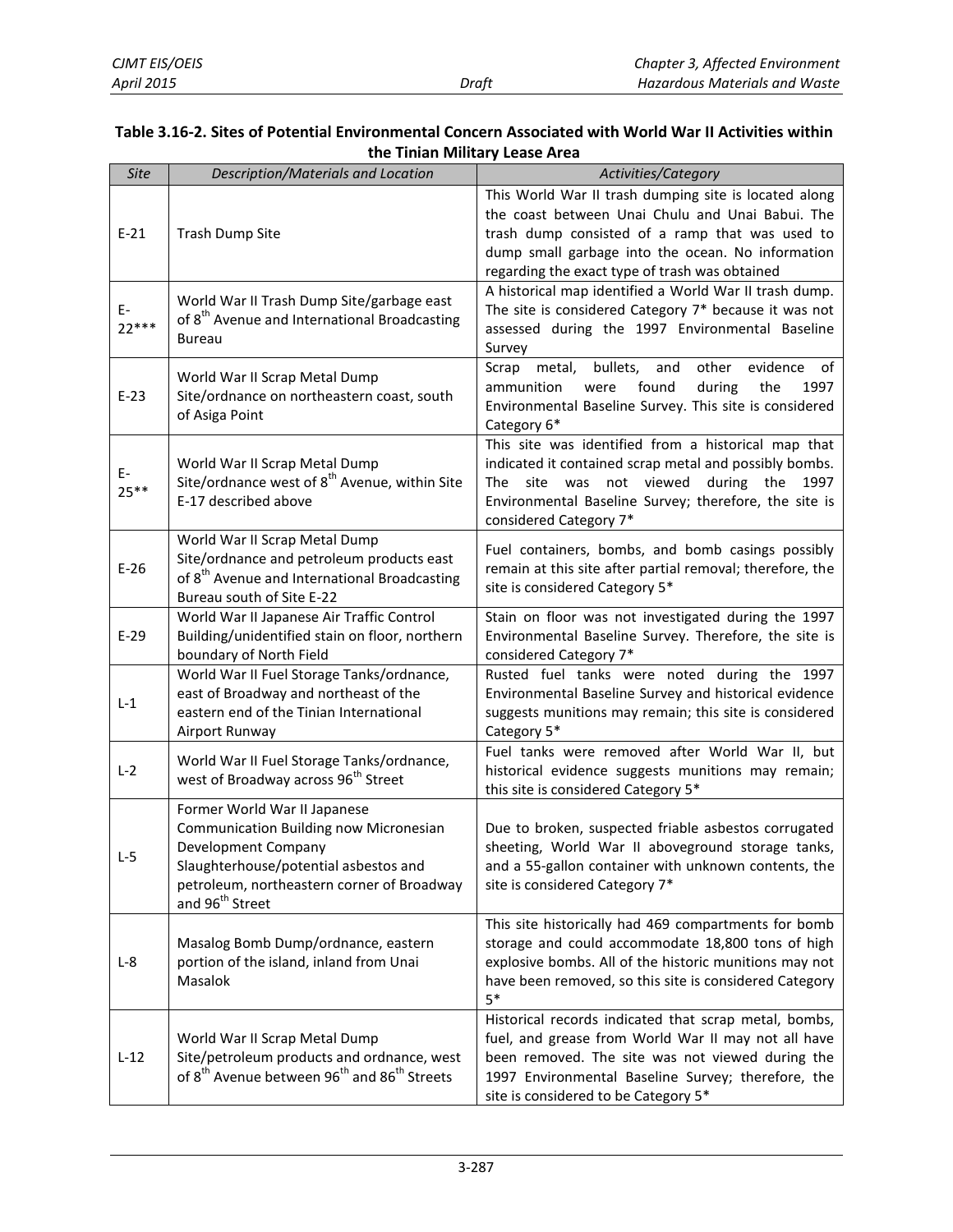#### **Table 3.16-2. Sites of Potential Environmental Concern Associated with World War II Activities within the Tinian Military Lease Area**

| <b>Site</b>   | Description/Materials and Location                                                                                           | Activities/Category                                                                                                                                                    |
|---------------|------------------------------------------------------------------------------------------------------------------------------|------------------------------------------------------------------------------------------------------------------------------------------------------------------------|
| Ŀ-<br>$13***$ | West Field "Boneyard"                                                                                                        | World War II aircraft junkyard. The site is assigned<br>Category 7*                                                                                                    |
| $R-1$         | World War II Fuel Tank Farm located east of<br>8 <sup>th</sup> Avenue south of the airport. Possible<br>presence of ordnance | Undetermined whether all fuel tanks were removed<br>after World War II. Historical evidence suggests<br>munitions may remain; this site is considered Category<br>$5*$ |

*Legend: \**Category 1: Areas where no storage or disposal of hazardous substances or petroleum has occurred.

Category 2: Areas where only storage of hazardous substances has occurred, but no release or disposal has occurred. Category 3: Areas where storage or release of hazardous substances has occurred but at concentrations that do not require a removal or remedial response.

Category 4: Areas where storage or release of hazardous substances has occurred and all removal or remedial actions to protect human health and the environment have been taken.

Category 5: Area where storage or release of hazardous substance has occurred, and removal actions are underway, but all required remedial actions have not yet been taken.

Category 6: Area where storage or release of hazardous substances has occurred, but required actions have not yet been implemented.

Category 7: Area not evaluated or that requires additional evaluation.

*Sources*: GMP Associates, Inc. 1997; J. Victorino, NAVFAC Pacific, personal communication, 2014.

#### **3.16.4.4.2.5 Masalog Ridge Area Site**

The Masalog Ridge Area Site encompasses approximately 292 acres (118 hectares) and is part of an ordnance storage depot located in what is known as the Masalog Ridge Area. The site is located along Masalok Beach Road near Masalog Point along the eastern coast of Tinian and is partially within the Military Lease Area. The U.S. military used the site immediately following the capture of the Mariana Islands in World War II to stage ordnance for aircraft, especially B-29 Bombers for the invasion of Japan. The ordnance storage area was extensive, consisting of over a hundred open revetments with unknown quantity of ordnance stored over a large area.

The unexploded ordnance contamination occurred after World War II, during the Trust Territory of the Pacific Islands government (which was administered by the U.S. government), prior to the CNMI acquiring the property. The property was returned from the Trust Territory government when the CNMI government was created in 1976. The property is currently owned by the Department of Public Lands, which is in charge of managing public properties in the CNMI and is under the Executive Branch of the CNMI government.

Unexploded ordnance and the potential for other explosive components currently present a significant health hazard to general public at this site. The site has remained idled and undeveloped since after its use as an ordnance storage depot (CNMI Division of Environmental Quality 2014).

The CNMI Bureau of Environmental and Coastal Quality, Division of Environmental Quality, Site Assessment and Remediation branch had completed and submitted U.S. Environmental Protection Agency Eligibility Determination Checklist on July 28, 2013, which was approved by U.S. Environmental Protection Agency on August 16, 2013, as a Brownfields site. A Phase 1 Environmental Site Assessment was scheduled to occur in 2014 and a Phase II Environmental Site Assessment is scheduled to occur in 2015 (CNMI Division of Environmental Quality 2014).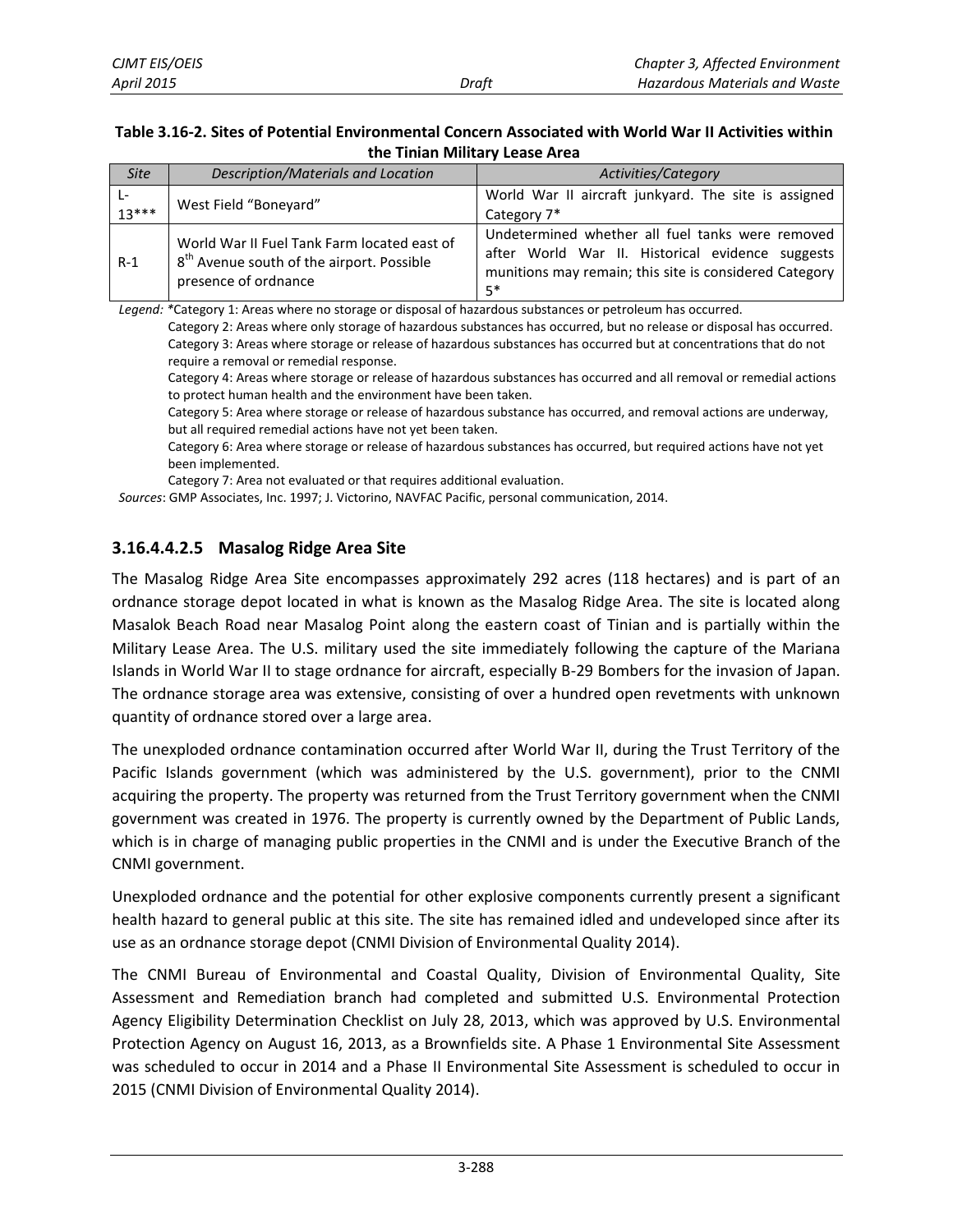### **3.16.4.4.3 Tinian International Airport**

The existing runways and the area north of the existing runways at Tinian International Airport that would be part of the action alternatives comprises parts of the active runway, World War II-era pavement, and otherwise undeveloped land. A World War II-era asphalt plant located at end of Riverside Drive was identified in the vicinity of the Tinian International Airport by the 1997 Environmental Baseline Survey (see L-6 depicted in [Figure 3.16-1\)](#page-8-0). Due to containers of asphalt, spilled asphalt at the plant site and on Riverside Drive, plant equipment, and scrap metal, this site is considered Category 6 (see description of Categories under [Table 3.16-3\)](#page-19-0) and is being addressed under the Defense Environmental Restoration Program for Formerly Used Defense Sites (GMP Associates, Inc. 1997).

#### **3.16.4.4.3.1 Tinian Asphalt Drum Dump Site**

A Defense Environmental Restoration Program for Formerly Used Defense Sites site, known as the "Tinian Asphalt Drum Dump Site" at Puntan Diaplo, has been identified at the western end of the runway at Tinian International Airport. Few details regarding the extent of possible contamination at this dump site are available; however, this site is believed to have resulted from military activities during the World War II era (Air Force 2012). This site is also identified as site L-6 in the 1997 Environmental Baseline Survey Report and shown in [Figure 3.16-1.](#page-8-0) The 1997 report documented remnants of asphalt plant equipment, drums, and scrap metal at the site (GMP Associates, Inc. 1997).

#### **3.16.4.4.3.2 Surplus Area – West Field**

According to the U.S. Army Corps of Engineers, the Surplus Area-West Field site is suspected to contain containerized and non-containerized hazardous or toxic waste (U.S. Army Corps of Engineers 2012) and a soil removal action is recommended. Few details regarding the possible contamination at this site are available; however, this site is believed to be located in the vicinity of the Tinian International Airport and was deemed ineligible for remediation under the Formerly Used Defense Sites program (U.S. Army Corps of Engineers, personal communication, December 5, 2014).

#### **3.16.4.4.4 Port of Tinian**

In 1992, approximately 10,000 gallons (38,000 liters) of unleaded fuel were released at the Mobil bulk fuel storage facility (located in the vicinity of the proposed port improvements) as a result of tank bottom failure. Contamination of soils and groundwater was confirmed and remediation using a combination of in situ air sparging, free product recovery, and air stripping was implemented with quarterly groundwater monitoring.

#### **3.16.4.4.5 Supply Route**

[Table 3.16-3](#page-19-0) lists sites of environmental concerns that were identified by the 1997 Environmental Baseline Survey in the vicinity of the proposed supply route on Tinian (se[e Figure 3.16-1\)](#page-8-0).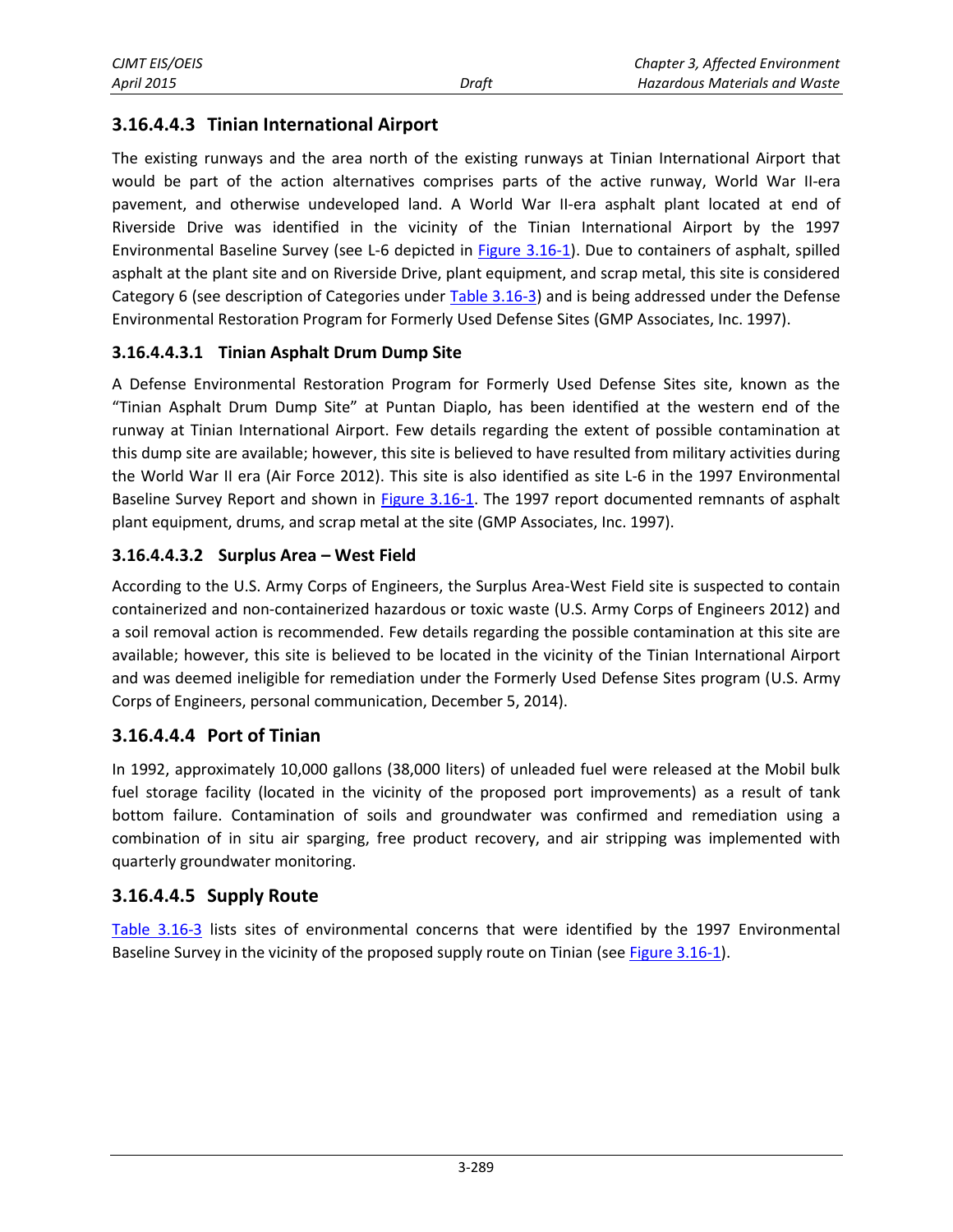| <b>Site</b> | Description/Materials and Location                                                                                                                  | Activities/Category                                                                                                                                                                                                                                                                                                                                                            |
|-------------|-----------------------------------------------------------------------------------------------------------------------------------------------------|--------------------------------------------------------------------------------------------------------------------------------------------------------------------------------------------------------------------------------------------------------------------------------------------------------------------------------------------------------------------------------|
| $R-1$       | World War II Fuel Tank Farm (located east<br>of 8 <sup>th</sup> Avenue south of the airport. Possible<br>presence of ordnance)                      | Undetermined whether all fuel tanks were removed<br>after World War II. Historical evidence suggests<br>munitions may remain; this site is considered<br>Category 5*                                                                                                                                                                                                           |
| $R-6$       | Tinian Solid Waste Facility                                                                                                                         | Unrestricted dumping of municipal, hospital and<br>military waste in unlined disposal site. No monitoring<br>daily cover, compaction or established boundaries.<br>Category 6*                                                                                                                                                                                                 |
| $R-15$      | <b>Bio Pacific Lease Area</b>                                                                                                                       | Area was used during the 1980s for the experimental<br>cultivation of sugar cane. Several chemicals including<br>pesticides may have been used on the grazing land;<br>therefore, this site is considered Category 6*                                                                                                                                                          |
| $L - 4$     | Tinian International Airport/post-World<br>War II-era petroleum, oil, and lubricant<br>products                                                     | The airport has a 1,500-gallon (5,700<br>liters)<br>aboveground diesel storage tank inside a concrete<br>containment berm and a 2,000-gallon (7,600-liter)<br>aboveground diesel storage tank. Minor leaks of<br>hydraulic fluid were probable, but at concentrations<br>that do not require a removal or remedial response.<br>Therefore, this site is considered Category 3* |
| $L-6$       | World War II Asphalt Plant/<br>asphalt, end of Riverside Drive                                                                                      | Due to containers of asphalt, spilled asphalt at the<br>plant site and on Riverside Drive, plant equipment,<br>and scrap metal, this site is considered Category 6*                                                                                                                                                                                                            |
| $L - 7$     | World War II-era Service Aprons and<br>Engineering Areas/petroleum, oil, and<br>lubricant products, north of Tinian<br><b>International Airport</b> | Occasional small spills of petroleum products were<br>likely, but at concentrations that do not require a<br>removal or remedial response. Therefore, this site is<br>considered Category 3*                                                                                                                                                                                   |

<span id="page-19-0"></span>**Table 3.16-3. Sites of Potential Environmental Concern within the Tinian Military Lease Area**

*Legend: \**Category 1: Areas where no storage or disposal of hazardous substances or petroleum has occurred.

Category 2: Areas where only storage of hazardous substances has occurred, but no release or disposal has occurred. Category 3: Areas where storage or release of hazardous substances has occurred but at concentrations that do not require a removal or remedial response.

Category 4: Areas where storage or release of hazardous substances has occurred and all removal or remedial actions to protect human health and the environment have been taken.

Category 5: Area where storage or release of hazardous substance has occurred, and removal actions are underway, but all required remedial actions have not yet been taken.

Category 6: Area where storage or release of hazardous substances has occurred, but required actions have not yet been implemented.

Category 7: Area not evaluated or that requires additional evaluation.

*Sources*: GMP Associates, Inc. 1997; DoN 2014b; J. Victorino, NAVFAC Pacific, personal communication, 2014.

#### **3.16.4.4.5.1 Tinian Solid Waste Facility**

Solid waste on Tinian is currently transported by residents and business entities to an open disposal site west of 8<sup>th</sup> Avenue and south of the Tinian International Airport. This site is unlined and does not comply with Resource Conservation and Recovery Act Subtitle D regulations governing landfills. The CNMI Department of Public Works is required to maintain the existing Tinian Solid Waste Facility in accordance with an Administrative Order issued by the CNMI Division of Environmental Quality, which requires the application of daily cover material and prohibits burning wastes, among other operational requirements. The Administrative Order was issued in 2010 as a cease-and-desist action serving to document the findings of violations of the CNMI solid waste regulations (DoN 2014).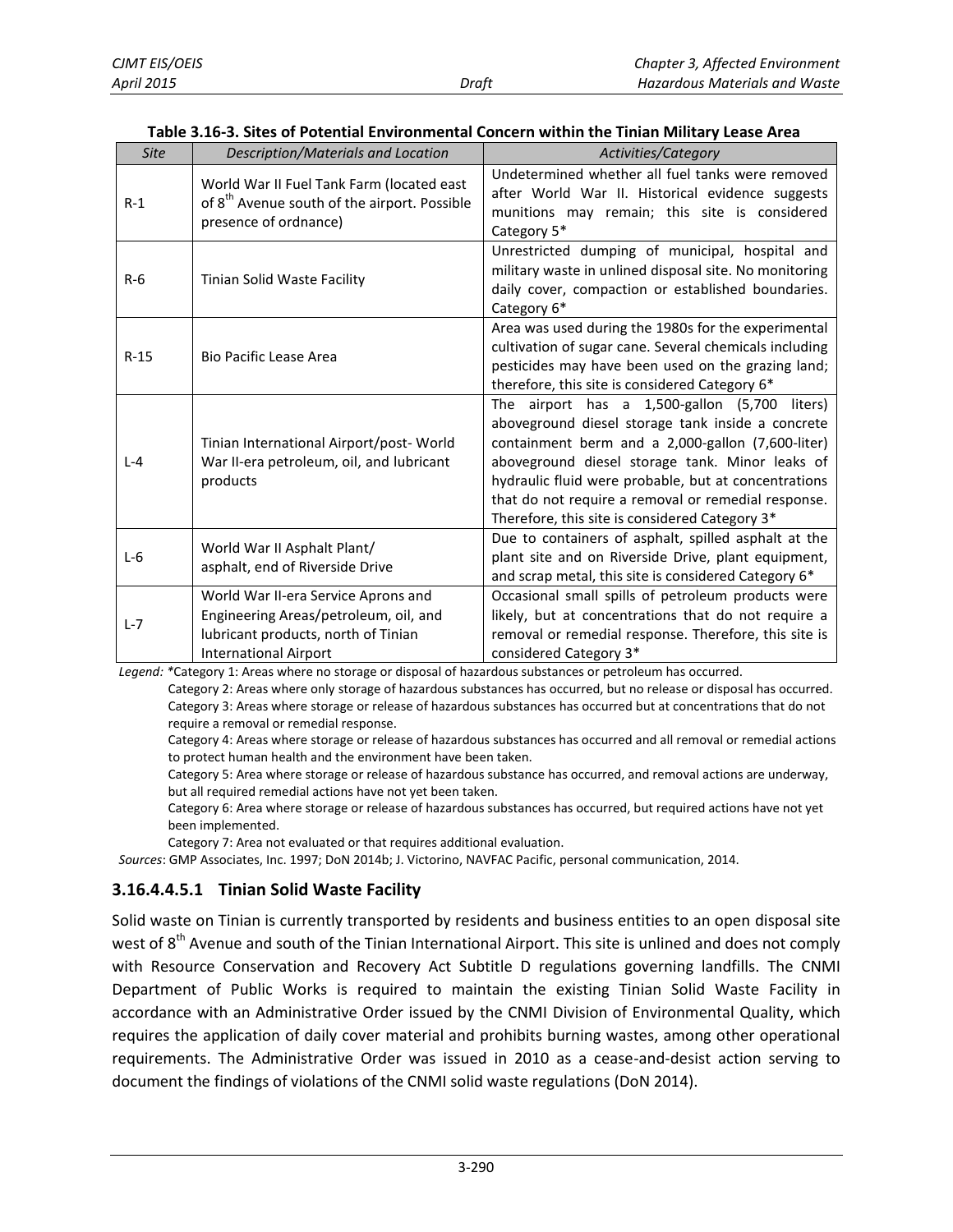# **3.16.5 Pagan**

Land uses on Pagan have varied historically from being largely uninhabited until the early 1920s, to predominant agricultural use throughout the 1920s and 1930s, and then to predominant military use during World War II. Following World War II, small-scale U.S. military activity remained until the 1950s at which point small scale agricultural use resumed. The remaining 53 residents were evacuated from Pagan due to the large-scale eruption of Mount Pagan in 1981. This eruption covered half of the runway and destroyed much of Shomushon. Many of the structures were covered by ash (over 3 feet [1 meter] thickness) and lava (over 30 feet [9 meters] thickness). Any existing hazardous materials, hazardous wastes or expended military munitions may have been covered/destroyed. Since that time the island has not been resettled or used for industrial or agricultural purposes. This type of information provides a historical context from which to evaluate the use of hazardous substances over time on the island. A detailed summary of the land uses on Pagan as it pertains to the historical use of hazardous substances can be found in Appendix R, *Hazardous Materials and Waste Technical Memo.*

### **3.16.5.1 Hazardous Materials**

Currently, Pagan is uninhabited, and therefore no hazardous materials are used on the island. Ongoing land uses on Pagan are limited to visitor encampments and ecotourism trips. Hazardous materials associated with these uses would be limited to small volumes of fuel for vehicles and cooking. These materials would likely be consumed or brought back to their point of origin and would not be stored or disposed of on Pagan.

### **3.16.5.2 Toxic Substances**

Historic land uses have left remnants of equipment, structures, and buildings on Pagan that have the potential to contain toxic substances such as asbestos-containing materials, lead-based paint, and polychlorinated biphenyls.

All units and surficial deposits of Mount Pagan, where known, are composed of either basalt or basaltic andesite or a combination of the two (U.S. Geological Survey 2006). Basalt has relatively little uranium and is unlikely to generate high radon levels (Brill et. al. 1994).

### **3.16.5.3 Hazardous Waste**

Currently, Pagan is uninhabited and, therefore, no hazardous wastes are generated on the island. Ongoing land uses on Pagan are limited to visitor encampments and ecotourism trips. These uses are not likely to result in the generation of hazardous wastes.

### **3.16.5.4 Potentially and Confirmed Contaminated Sites**

United States and Japanese military activities during World War II potentially resulted in the presence of hazardous substance contamination and/or munitions and explosives of concern on Pagan. Based on review of historical documentation, the *Final Historical Ordnance Assessment Study, Pagan, Commonwealth of the Northern Mariana Islands* (DoN 2013a) estimated a determination of areas on Pagan with moderate to high or low probability of munitions and explosives of concern and munitions potentially presenting an explosive hazard presence based on the historical locations of Japanese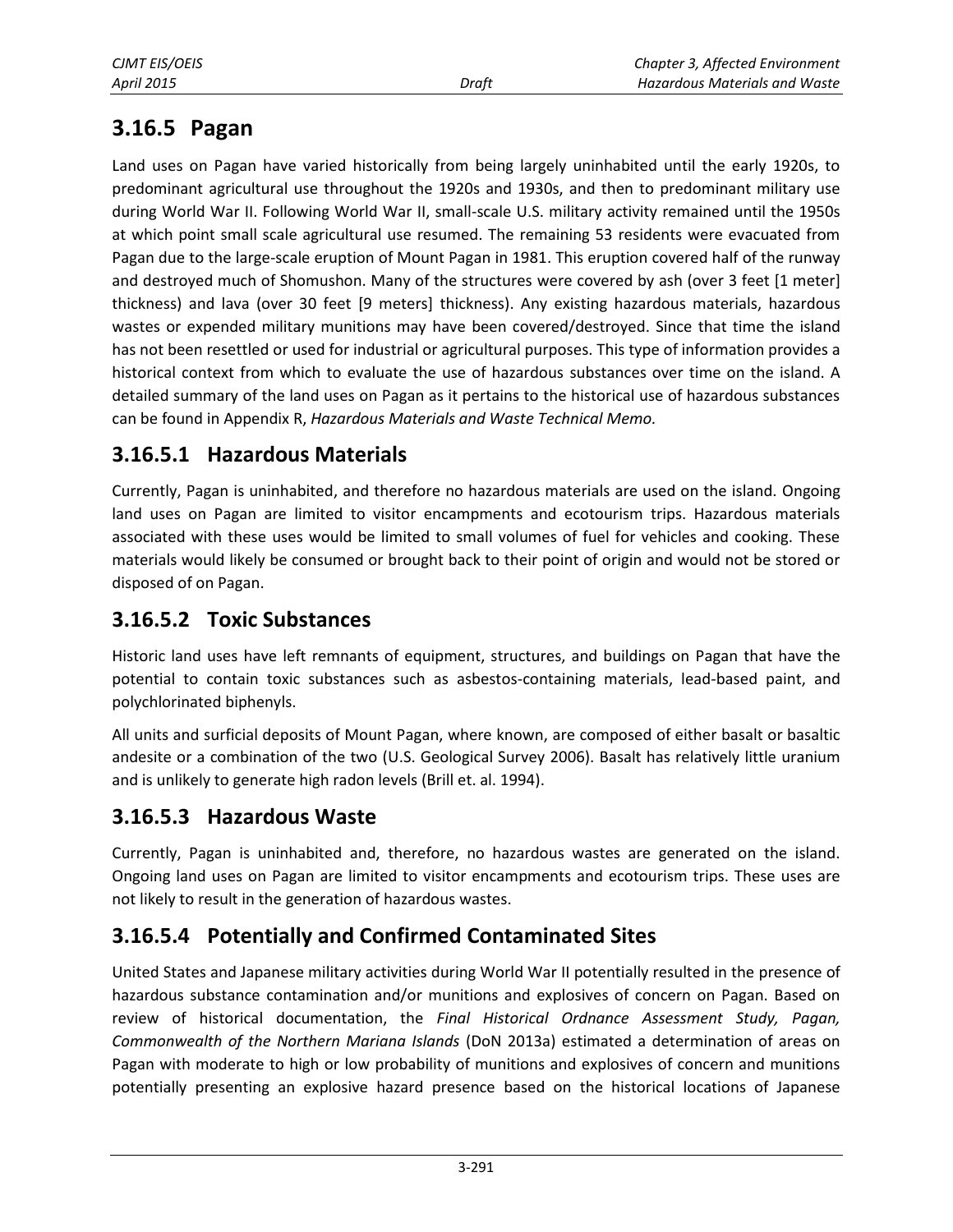defense positions. See **Figure 3.16-2** for a map showing the probability of munitions and unexploded ordnance of concern on Pagan.

Historic uses on the island include residential, agricultural, and military operations that may have utilized hazardous materials. The storage and disposal of hazardous materials on Pagan was not determined, therefore, traces of these materials may still be present on the island.

Other potentially contaminated sites include the historical Japanese Imperial Army infrastructure at the former Japanese airfield and in the foothills of Mount Pagan, including an aircraft hangar, bunkers, gun placements, fuel dumps, a mining camp, and a pier on Shomshon Bay.

[Table 3.16-4](#page-21-0) lists potential historical hazardous waste sites and munitions and explosives of concern areas at on Pagan (DoN 2013a).

| <b>Site</b>                                               | Description/Materials and Location                                                                                                                                                                                                                                                                                                                                                     | <b>Status</b>                                                                                                                                                                                                                                                                                                                                                                            |
|-----------------------------------------------------------|----------------------------------------------------------------------------------------------------------------------------------------------------------------------------------------------------------------------------------------------------------------------------------------------------------------------------------------------------------------------------------------|------------------------------------------------------------------------------------------------------------------------------------------------------------------------------------------------------------------------------------------------------------------------------------------------------------------------------------------------------------------------------------------|
| Former<br>Japanese<br>Airfield and<br>Surrounding<br>Area | Potential unexploded ordnance and potential<br>munitions constituents in soils from World War<br>II munitions storage and aerial bombardment<br>of primary military targets on and surrounding<br>the airfield. World War II activities could also<br>include potential storage and use of<br>petroleum, oils, and lubricants, and petroleum<br>residues that may be present in soils. | According to the Final Historical Ordnance<br>Assessment Study Pagan, Commonwealth of<br>the Northern Mariana Islands (DoN 2013a) the<br>area around the airfield and support facilities is<br>considered to have a moderate to high level of<br>probability of munitions and explosives of<br>"On-call"<br>reguiring<br>presence,<br>concern<br>unexploded ordnance contractor support. |
| Foothills of<br>Mount<br>Pagan                            | Potential unexploded ordnance and potential<br>munitions constituents in soils from World War<br>II aerial bombardment of non-military targets<br>during air raids.                                                                                                                                                                                                                    | According to the Final Historical Ordnance<br>Assessment Study Pagan, Commonwealth of<br>the Northern Mariana Islands (DoN 2013a)<br>non-military positions were also bombed and<br>are considered to have a moderate to high<br>level of probability of munitions and explosives<br>concern presence, requiring "On-call"<br>οf<br>unexploded ordnance contractor support.              |

<span id="page-21-0"></span>**Table 3.16-4. Potential Historical Hazardous Waste Sites and Munitions and Explosives of Concern Areas on Pagan** 

*Source:* DoN 2013a.